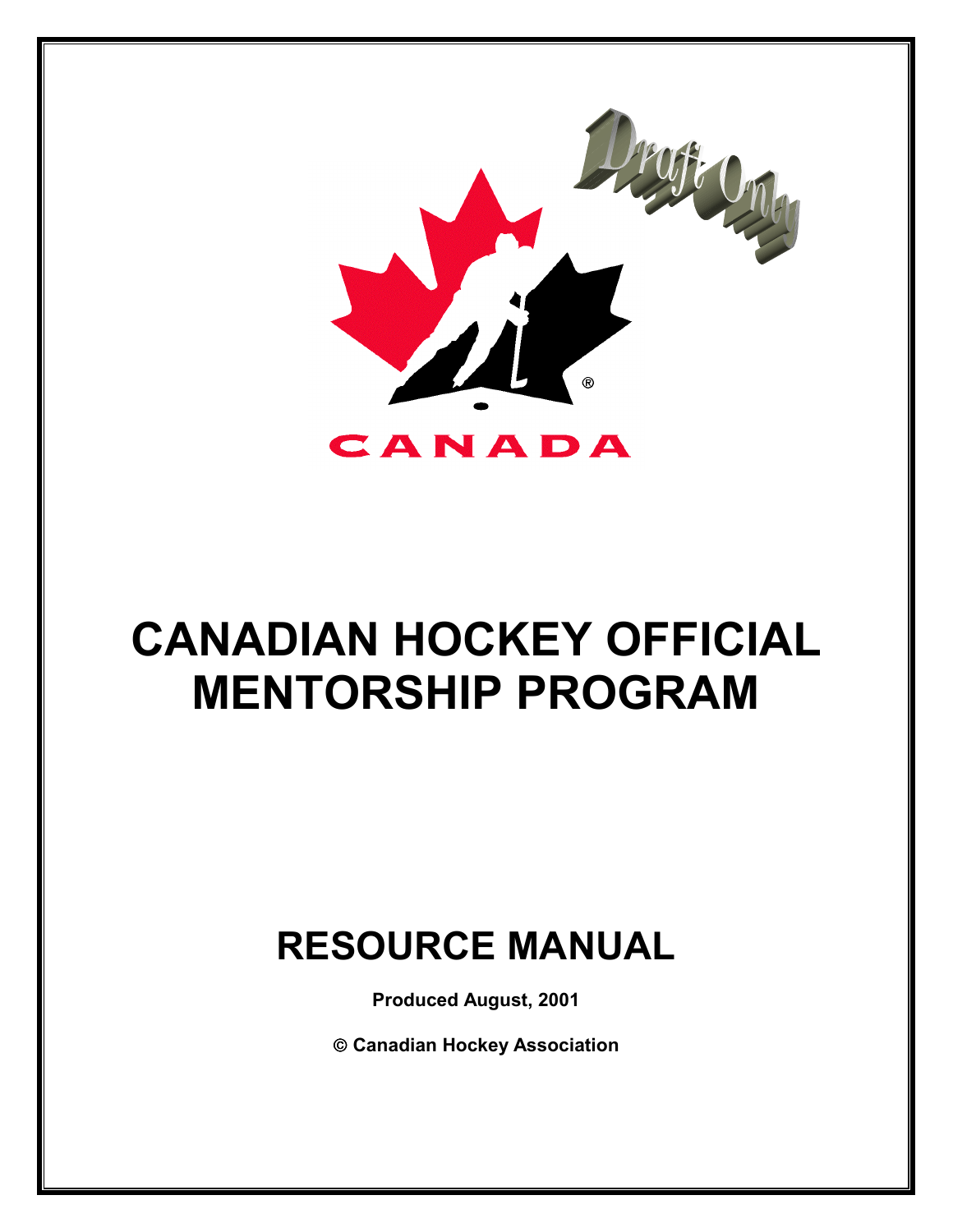#### **ACKNOWLEDGEMENTS**

The Canadian Hockey Association greatly acknowledges the contributions of the following individuals for their assistance in providing and editing this material.

Norm Dueck, Manager, Officiating, Canadian Hockey Association

Dr. Maurice Roy, Referee-in-Chief, Canadian Hockey Association

Bill Blackwell, Ottawa District Hockey Association

Ryan Galloway, Hockey Manitoba

Gerard Hayes, British Columbia Amateur Hockey Association

Johnny Misley, Canadian Hockey Association

Ray Moorehead, Hockey Nova Scotia

Don Roberts, Hockey Alberta

Steve Smith, Hockey Nova Scotia

Wes Smith, Saskatchewan Hockey Association

Dean Ziegler, Hockey Alberta

This Resource Guide is available in electronic format from the Canadian Hockey Association Manager, Officiating. Please contact him by emailing tanderson@hockeycanada.ca or by calling (403) 777 – 4587.

The information in this resource guide is a collection of materials and resources borrowed from a wide variety of publications on sport and business. Every attempt has been made to reference the source of the information. This guide is also a collection of materials developed by a number of skilled sport resource people. Our thanks to all those who played a role in the development of these materials.

Copyright 2001 by the Canadian Hockey Association

All rights reserved. No part of this publication may be reproduced, stored in a retrieval system or transmitted in any form or by any means, electronic, mechanical, or photocopying, recording or otherwise without prior permission of the copyright owner. A copy of this document has been deposited at the Sports Information Resource Center (SIRC) in Ottawa, Ontario, Canada.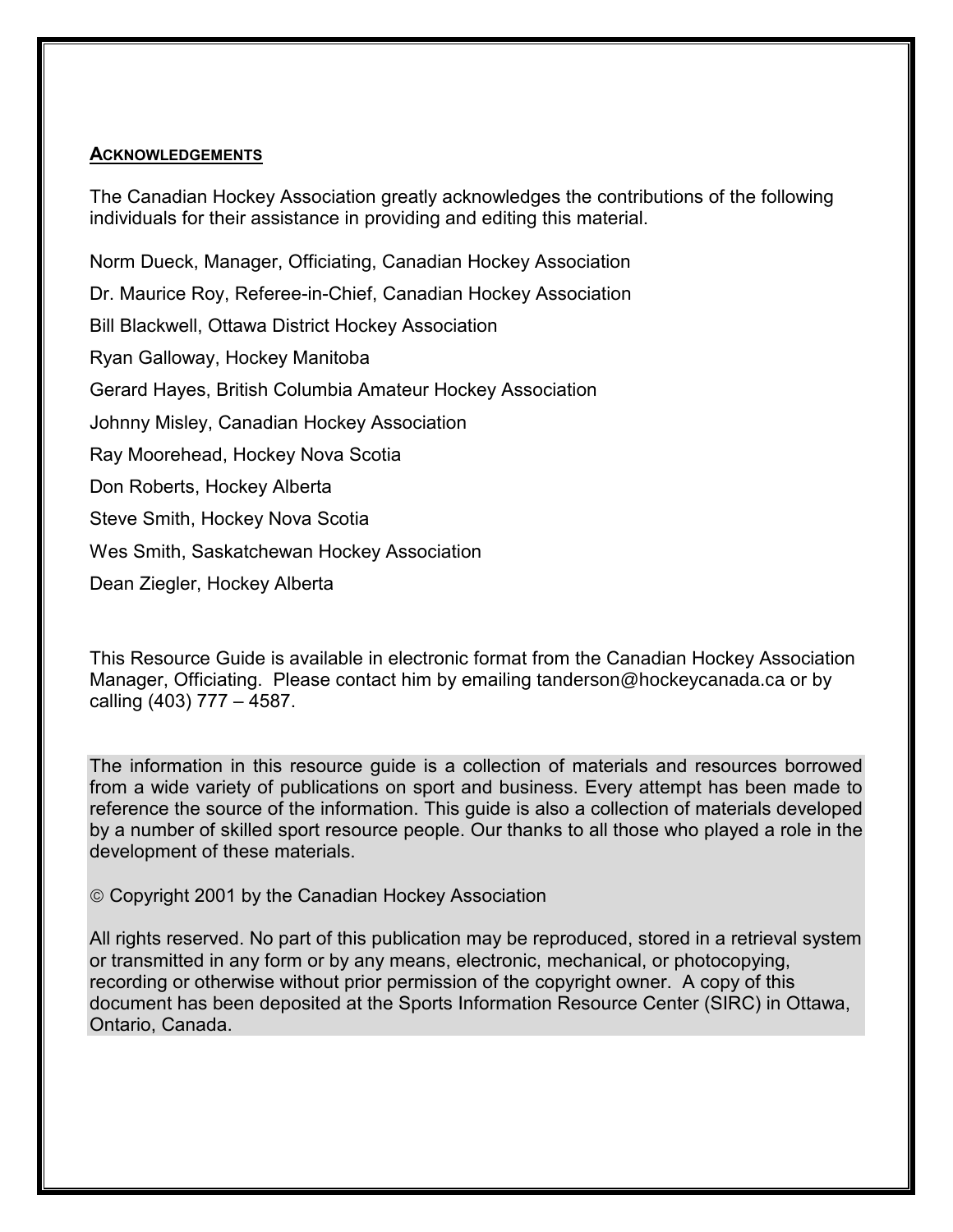#### **FORWARD**

The Canadian Hockey Association, commencing with the 2003 - 2004 hockey season has approved a National Official Mentorship Program. I am sure that the implementation of this program will be defined as one of those watershed moments in our game. For years, hockey people have talked about doing something to improve our game, and in all these discussions, the subject of better officiating has been at the forefront. However, hockey has never had the collective will to implement the necessary changes. That has changed. There are no more excuses. Mentorship is indeed the tool to accomplish all those ideas that we have all talked about for years.

If I were to ask you to define Mentorship, I am sure that many who read this would have difficulty in providing an immediate answer. However, if I were to ask you whether you have had any Mentors in your life, most of us would have no trouble in creating a list of people. From parents, to teachers, to officials, to co-workers, we have all had Mentors who have guided us in our journey of life.

Mentors are usually people who have gone that extra mile for us as we attempt to improve ourselves, from the simplest of tasks to the most complex. Many people that we would describe as Mentors may not even know that we consider them our Mentors. Most often, these people may not know how large an impact they have had in our life journey.

I think it is also fair to say that it is the person being mentored who defines whether or not a person is their Mentor. After all, it seems logical that given the nature of the relationship, that it is the person who has received the benefit of the wisdom and guidance of another that will determine if that person has risen above the normal relationship to be considered a Mentor.

I believe that the vast majority of our officials will be ecstatic that they now have a resource to help them with officiating. I also believe that this program will assist in the recruitment of officials, when people know that someone will be in place to help with their development as an official.

The challenge before hockey is also one that is bigger than simply helping officials be better officials. If you ask officials what they dislike most about officiating they will clearly tell you that the amount of abuse they must face is a major factor as to why they consider or actually leave the game.

If this is indeed true, then what are we doing to assist officials as they attempt to overcome or deal with the issue?

Today, unless an official is able to develop his or her own support network, they are unable to face the challenges in the game today. Officials more than ever need to find ongoing support and training that can not be given to them in the course of an officiating clinic. A Mentor can do this, teaching them the skills they need to be better officials, and also provide support when times get tough.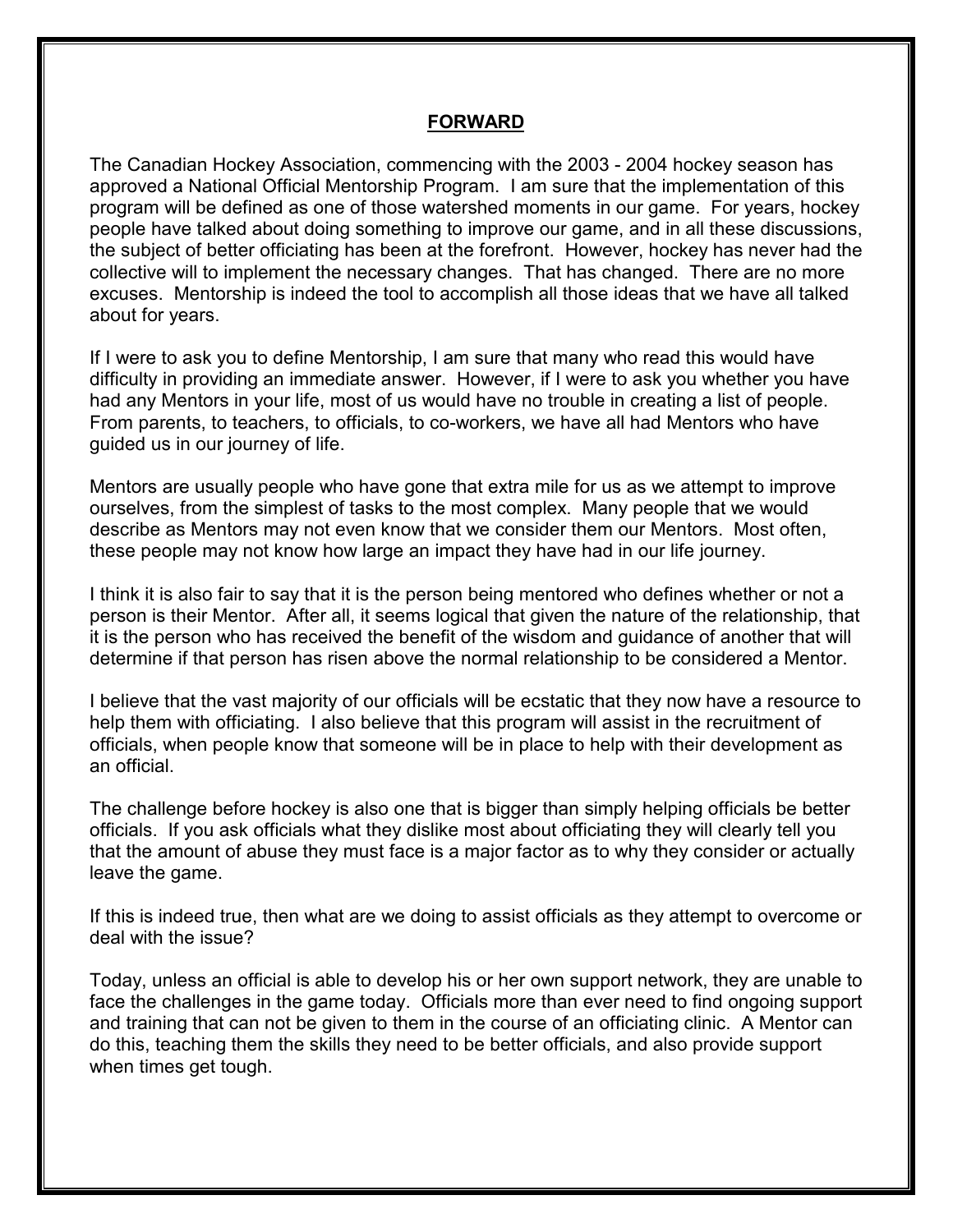If we can provide more assistance and learning opportunities to these officials through the crucial early years when they are first learning what officiating is all about, we will end up with better officials. Officials who will stay in the game longer will get more enjoyment out of officiating, and as a result the rest of the participants in the game will benefit from the increased quality of officiating.

I wish everyone great success in their Mentorship role. It is not only important, it is crucial to every official who takes up this great game. The CHA is asking everyone who has "talked the talk" to now "walk the walk". We all have discussed how this can happen, but it is now the time to implement. On behalf of the 33,000 registered officials, I thank you for your commitment to improving our game. I truly believe that we will all look back on this moment in time as the most important development issue that the Canadian Hockey Officiating Program has ever addressed, and it certainly will be rewarding to have been a part of this evolution in our game.

#### *Dr. Maurice Roy*

Referee-in-Chief Canadian Hockey Association

> *If you want one year of prosperity, grow grain, If you want ten years of prosperity, grow trees, If you want one hundred years of prosperity, grow people.*

> > *Ancient Chinese Proverb*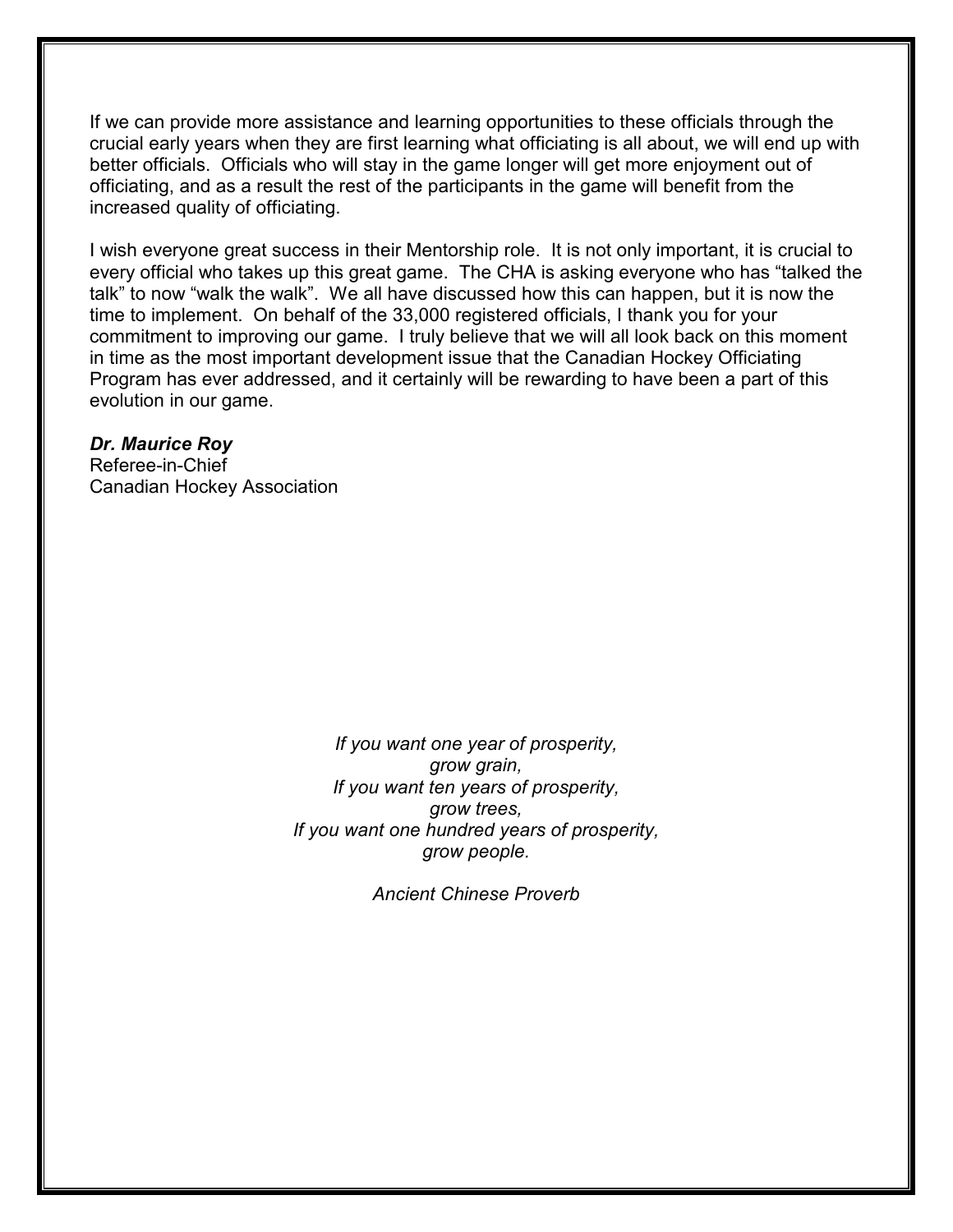#### **TABLE OF CONTENTS**

| 1.0                                                                | <b>INTRODUCTION</b>                     |
|--------------------------------------------------------------------|-----------------------------------------|
| 1.1                                                                |                                         |
| 1.2                                                                |                                         |
| 1.3                                                                |                                         |
| 1.4                                                                |                                         |
| 1.5                                                                |                                         |
| 2.0                                                                | <b>PROGRAM DESCRIPTION</b>              |
| 2.1                                                                |                                         |
| 2.2                                                                |                                         |
| 2.3                                                                |                                         |
| 2.4                                                                |                                         |
| 3.0                                                                | <b>THE PROGRAM</b>                      |
| 3.1                                                                |                                         |
| 3.2                                                                |                                         |
| 3.3                                                                |                                         |
| 3.4                                                                |                                         |
| 3.5                                                                |                                         |
| 3.6                                                                |                                         |
| 3.7                                                                |                                         |
| 3.8                                                                |                                         |
| 4.0                                                                | <b>QUALIFICATIONS</b>                   |
| 4.1                                                                |                                         |
| 4.2                                                                |                                         |
| 5.0<br>5.1<br>5.2<br>5.3<br>5.4<br>5.5<br>5.6<br>5.7<br>5.8<br>5.9 | <b>PROGRAM ADMINISTRATION RESOURCES</b> |

#### **6.0 SUMMARY AND KEY POINTS**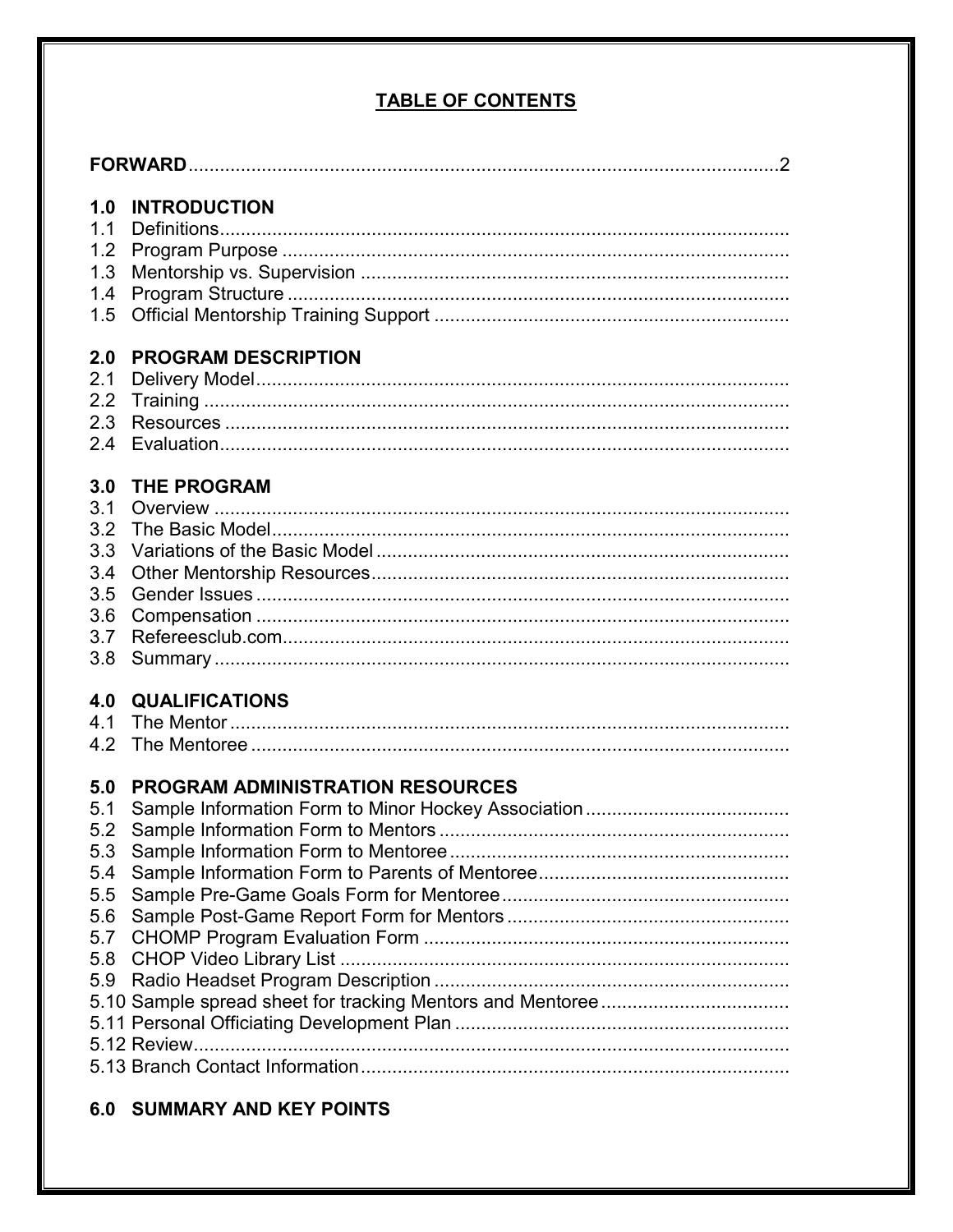### **1.0 INTRODUCTION**

The Canadian Hockey Official Mentorship Program (CHOMP) is an educational program developed by the Canadian Hockey Association. The program is primarily a grass roots effort designed to be administered at the Minor Hockey level in cooperation between the Minor Hockey Association and the local Officials Association. CHA Branch support where possible will ensure ongoing and effective mentoring of recreational, developmental and high performance officials so they can obtain the necessary skills to become effective teachers, leaders and organizers. Although the primary focus will be on officials just starting their officiating careers, the benefits should last their entire career. Coaches, players, parents and more importantly, the officials will all benefit from the CHOMP.

#### **1.1 Definitions**

**Mentor…**A trusted, respected, experienced and learned counselor/advisor who encourages and inspires the acquisition of knowledge, skill and wisdom of the developing Mentoree.

**Mentoree…**An individual who is receptive to guidance in pursuit of their aspirations in acquiring knowledge, skill and wisdom.

**Mentoring…**Mentoring is a collaborative process that counsels, guides and assists a Mentoree in the acquisition and development of knowledge, skill and wisdom from a trusted, respected and experienced Mentor.

**Benefits of Mentoring…**Provides officials with the required skills, knowledge and support to promote and sustain higher levels of performance within the officiating field.

#### **1.2 Program Purpose**

The purpose of this program is to provide mentoring opportunities to officials. The focus will primarily be on young, inexperienced officials (in their early years of officiating) working Novice and Atom hockey in the two official system. Adaptations are allowed to meet the needs of the local program and the program coordinator. Mentoring may take different forms, however, the mentoring of officials at all levels and specifically minor hockey is the key to improvement and future growth of officiating in Canada. The ultimate outcome is the improved development of officiating skills through the establishment of a National Official Mentorship Program. As a result, at the 2003 Annual General Meeting, the Board of the Canadian Hockey Association approved unanimously the creation and implementation of the National Official Mentorship Program to foster the future growth of officiating development in Canada.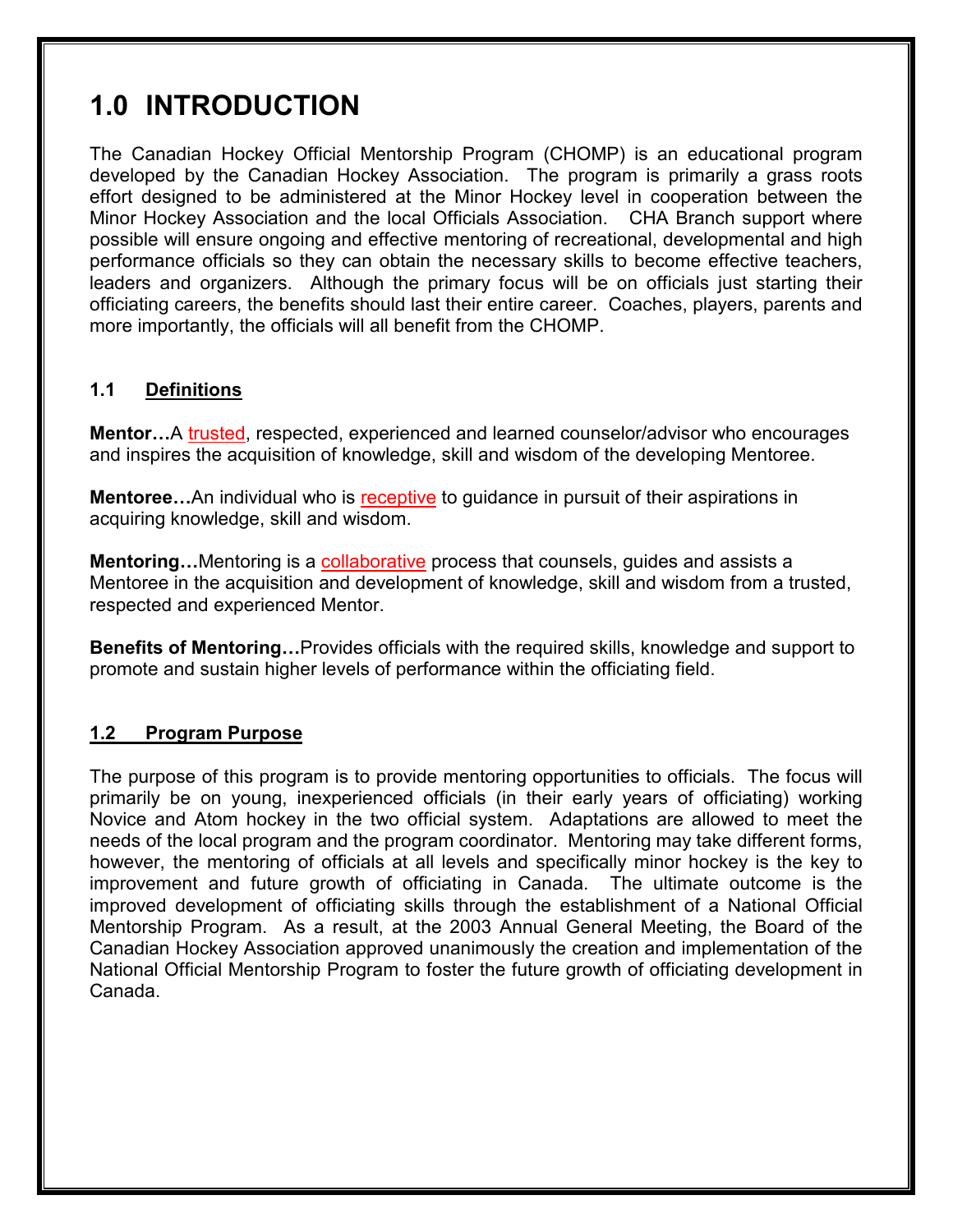#### **Mentor Resource Guide**

This resource guide should be viewed as a work in progress. It lays the foundation for an effective and meaningful National Official Mentorship Program, but should not be seen as a comprehensive resource for all mentoring situations and environments.

This CHOMP Resource Guide was developed to support CHA Branches in the delivery of the CHOMP within their province or territory. Where available, Branches may seek the assistance of the CHA in the delivery of the program. The Canadian Hockey Officiating Program has developed the policies and procedures which have been presented in this document.

Any adjustments to the resource material contained herein require the Branch, wishing to make these adjustments, to apply, in writing, to the CHA Director of Development. The Branch request will then be distributed to the members of the CHA Officiating Committee for consideration and recommendation for document amendment or addition to be approved by the Hockey Development Council of the CHA.

#### **1.3 Mentorship vs. Supervision**

Some hockey administrators and officials have asked "what is the difference between the CHOP Supervision Program that has been in place for many years, and the CHOP Official Mentorship Program". In an attempt to clarify this the following definitions have been created:

**MENTORSHIP:** An informal approach to promote an ongoing relationship for the purpose of personal growth within the roles and responsibilities of an official.

**SUPERVISION:** A formal evaluation and development tool to assess an officials skills and abilities.

*"A true Master is not the one with the most students, but one who creates the most Masters. A true leader is not the one with the most followers, but the one who creates the most leaders."* 

*- Neale Donald Walsch*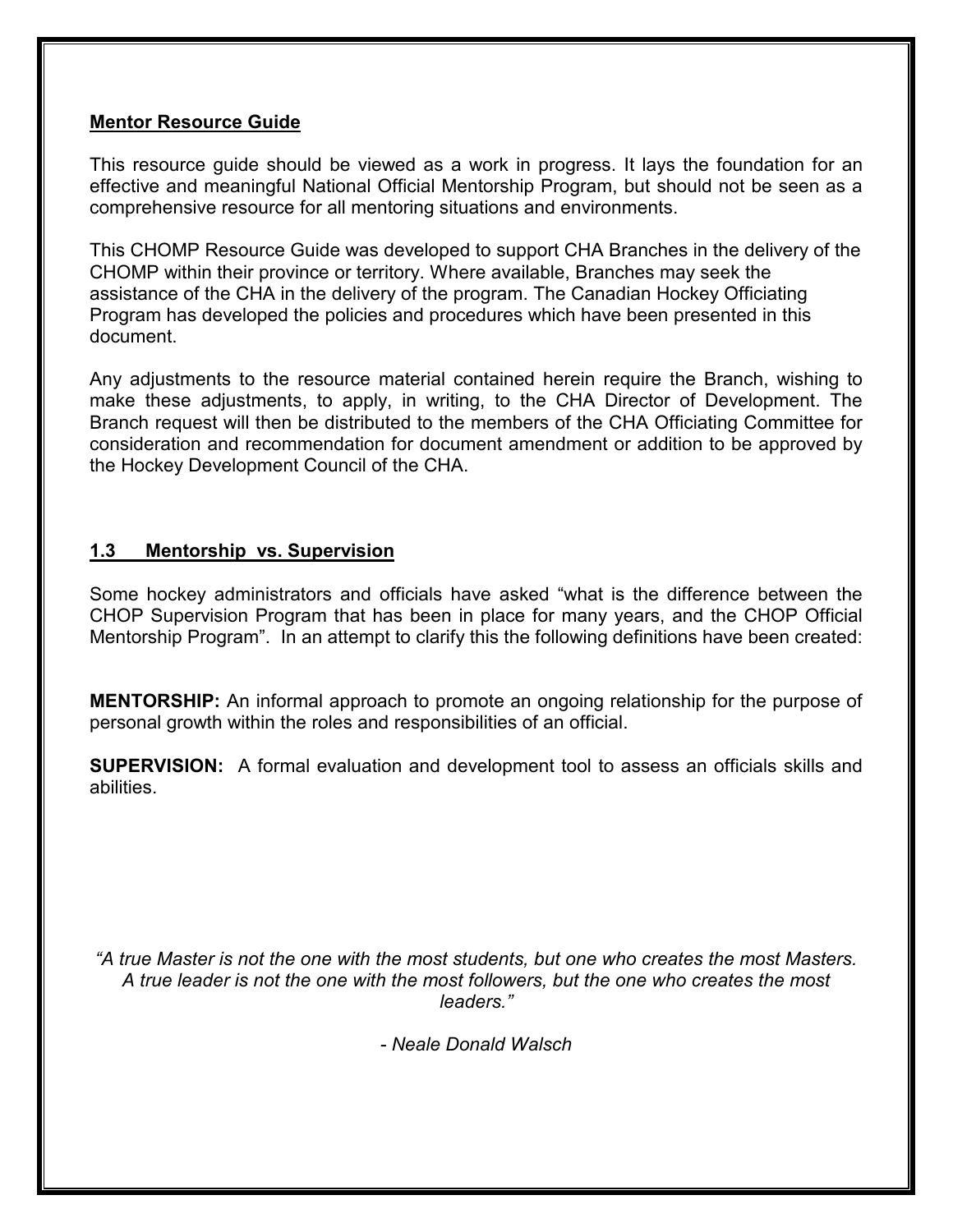#### **1.4 Program Structure**

#### **CHOMP Organizational Chart**



The CHOMP within the CHA Organizational chart is under the direction and development of the CHA Referees Committee which sits as a working committee of the CHA Hockey Development Council (HDC). The program is under the direction of the Chair of the CHA Referees Committee with day to day management provided by the Manager, Officiating.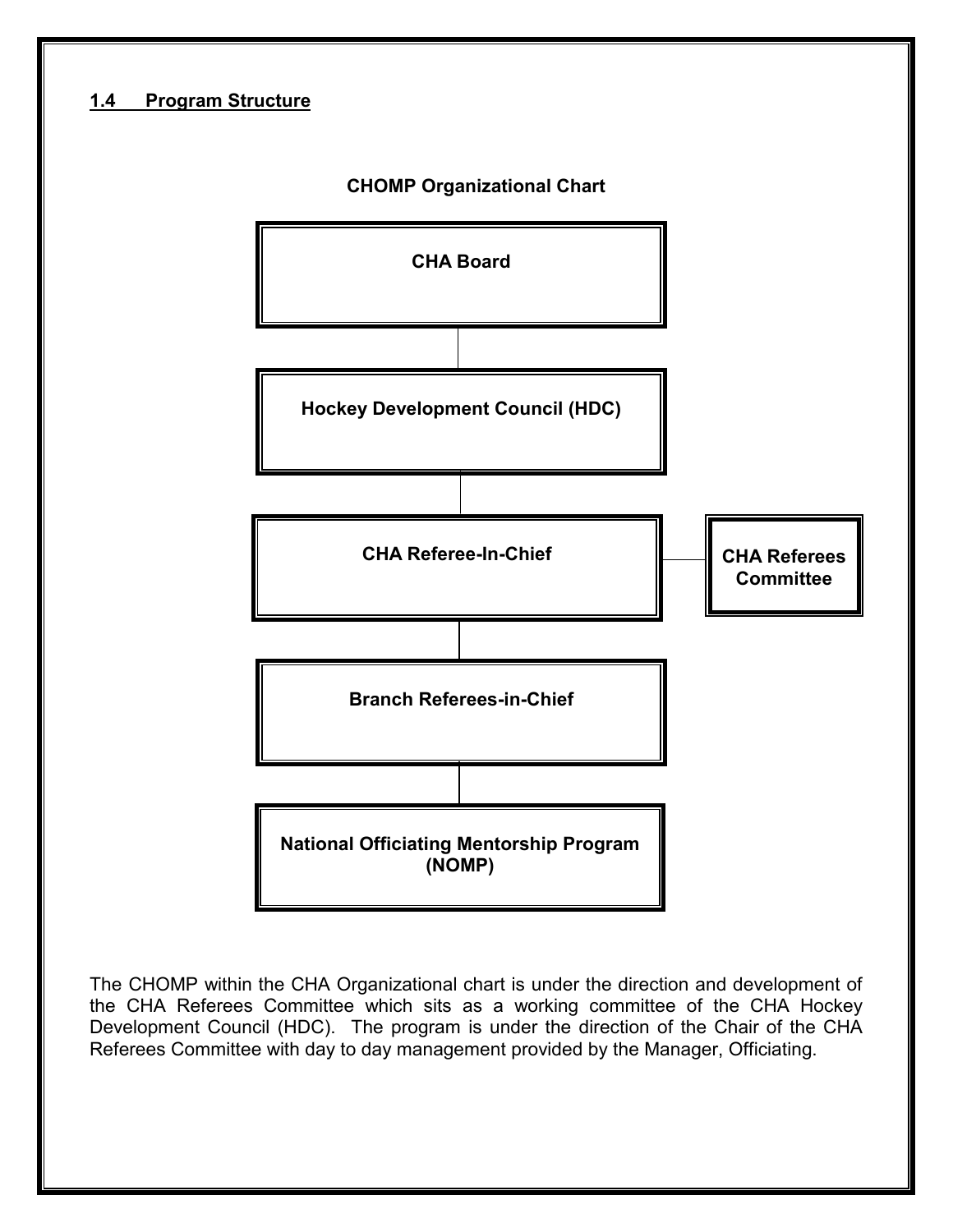#### **1.5 Official Mentorship Training Support**

The delivery of the CHOMP for the volunteer training of Official Mentors has been designed in a way to utilize the National and Branch infrastructure that has been in existence for many years. The responsibilities of the CHA, Branch and Minor Hockey Association are:

#### *Canadian Hockey Association:*

|                           | To develop, promote and build resource materials for the CHOMP                                                 |
|---------------------------|----------------------------------------------------------------------------------------------------------------|
|                           | To provide support where needed to Branches on the delivery of<br>the CHOMP.                                   |
|                           | To conduct on-going national evaluation of the CHOMP.                                                          |
|                           | To conduct on-going research in the area of mentoring.                                                         |
|                           | To manage a website devoted to the mentoring and overall<br>development of the official (www.refereesclub.com) |
| <b>Branch:</b>            | To identify CHOMP co-ordinator                                                                                 |
|                           | To conduct Branch Instructor training in the CHOMP.                                                            |
|                           | To deliver the CHOMP in the Branch including all program<br>administration.                                    |
|                           | To assist with the evaluation of the CHOMP.                                                                    |
|                           | To assist with the identification of mentoring "best practices" in the<br>Branch.                              |
|                           | To identify and administer Official Mentor selection criteria and<br>recruitment.                              |
|                           | To provide various support functions to identified Official Mentors.                                           |
| <b>Minor Hockey Assn:</b> | To permit the local officials association to run the program at the<br>local level.                            |
|                           | To support the local officials association in the execution of the<br>program.                                 |
|                           | To provide feedback and assist in the evaluation of the CHOMP.                                                 |
|                           |                                                                                                                |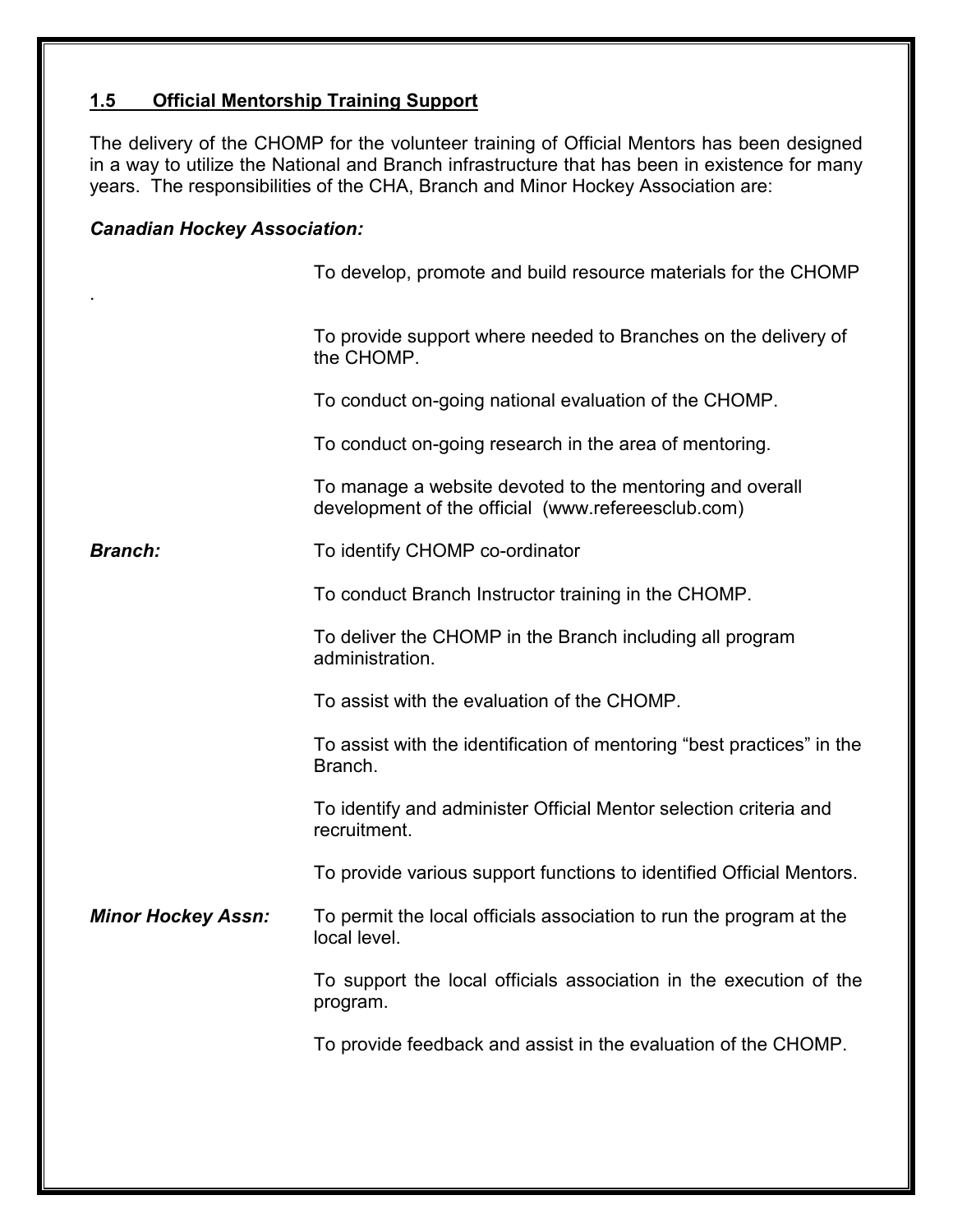### **2.0 PROGRAM DESCRIPTION**

#### **2.1 Delivery Model**

Delivery of the CHOMP may vary within the CHA Branches. The duty for delivery of the CHOMP will fall primarily on the local Minor Hockey Officials Association in co-operation with the local Minor Hockey Association. As such, the human and physical resources available to these local associations may vary.

To that end, the CHOMP is available in a very basic form, with additional information provided that can be used to build and enhance the program.

Support is available from the Branch and the CHA.

#### **2.2 Training**

Check with your Branch to see if they provide training for Mentors. Having said that, active and former officials, community leaders and other interested parties can provide support and training to younger officials based on their skills and experiences. Here is a look at some of the expectations that Mentors and Mentoree's should have, as well as some of the responsibilities they take on.

#### **The Mentor**

Mentors will be expected to draw upon their experience to offer guidance and encouragement to a developing official. Some of the areas they may address in this process include:

- The importance of quality officiating for the development of athletes and sport programs.
- The officiating process: what is competent officiating?
- Values and attitudes that show respect for the athletes and sport as an institution.
- A framework to assist the Mentoree to become critically reflective and make enlightened decisions.
- A blend of information on the art and the science of officiating.
- The human dimension of officiating.
- Technical/tactical information to foster the Mentoree's knowledge.
- Goals necessary for advancement.

It is also imperative that at all times the Mentor provide constructive and positive feedback. Young, inexperienced officials need to work in an environment that allows them to make mistakes and learn from them rather than being criticized for making errors. Ensure that the Mentors you select to participate in this program will bring the right attitude and mind-set to their position.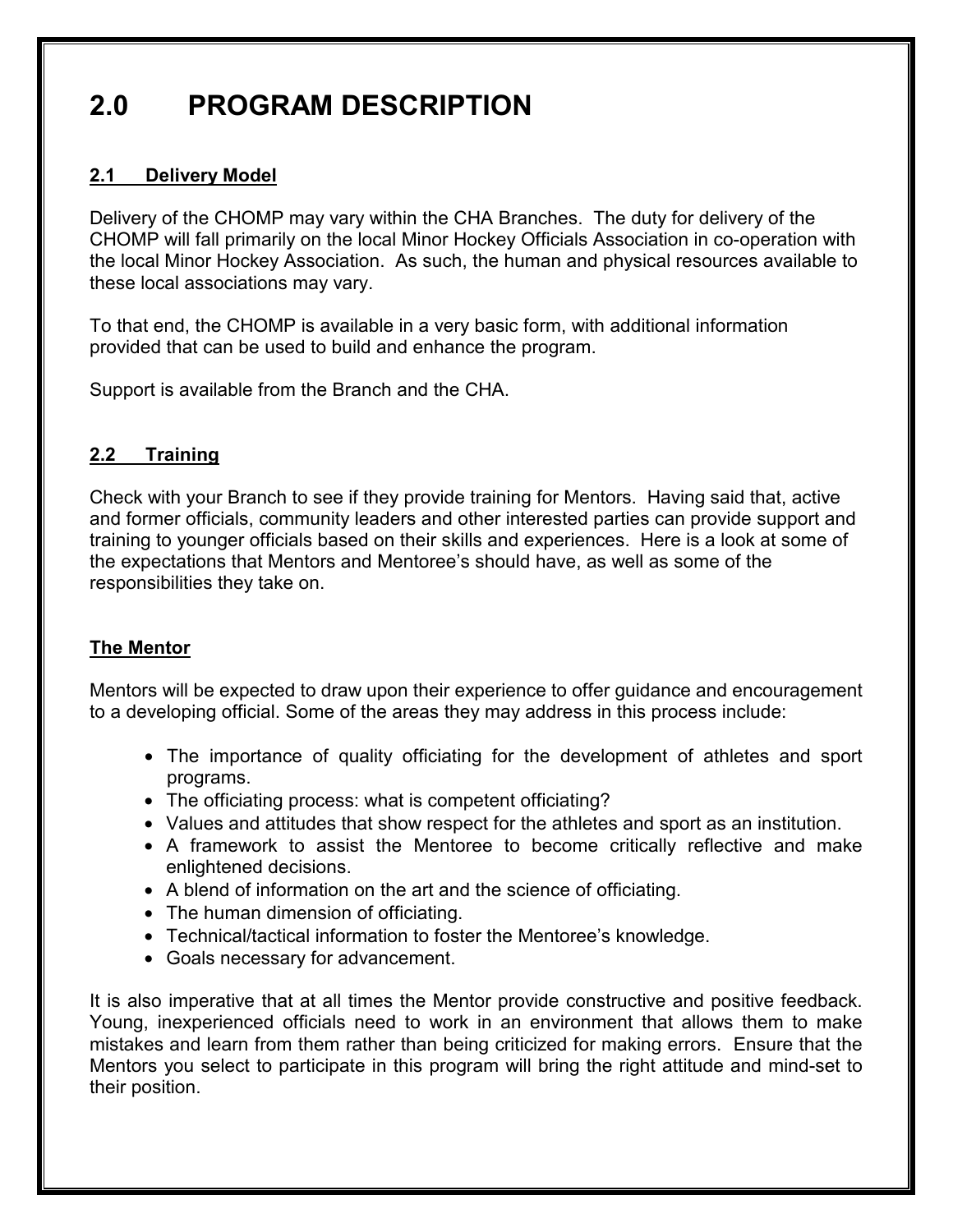#### *Responsibilities*

An official Mentor gives the Mentoree:

- Vision and insight.
- Advice and counsel.
- Support and encouragement.
- Self-confidence and an improved self-esteem.
- Crisis or error control plans.
- A solid point of reference as a role model.
- Tasks that will challenge his or her current beliefs.
- Opportunities to reflect critically on issues and situations, make objective decisions and develop a strong work ethic.
- Constructive feedback and critical analysis.

#### **The Mentoree**

A Mentoree is someone who has the desire, commitment and initiative to expand and develop his/her expertise and career goals by listening to, learning from and working with a trusted adviser and counselor.

#### *Responsibilities*

The Mentoree's responsibilities may include:

- Dedication toward improving current knowledge and competency level.
- Assessing his/her individual needs and current abilities.
- Constructing a personal Officiating Development Plan.
- Taking initiative in his or her development.
- Actively participating in the mentoring relationship.
- Taking full advantage of the training and assistance offered.
- Willingness to accept and follow through on the Mentor's advice.
- Respecting the rules of confidentiality.
- Developing and utilizing the skills of ethical and professional conduct.

*" The mediocre teacher tells The good teacher explains The superior teacher demonstrates The great teacher inspires."* 

*William Ward*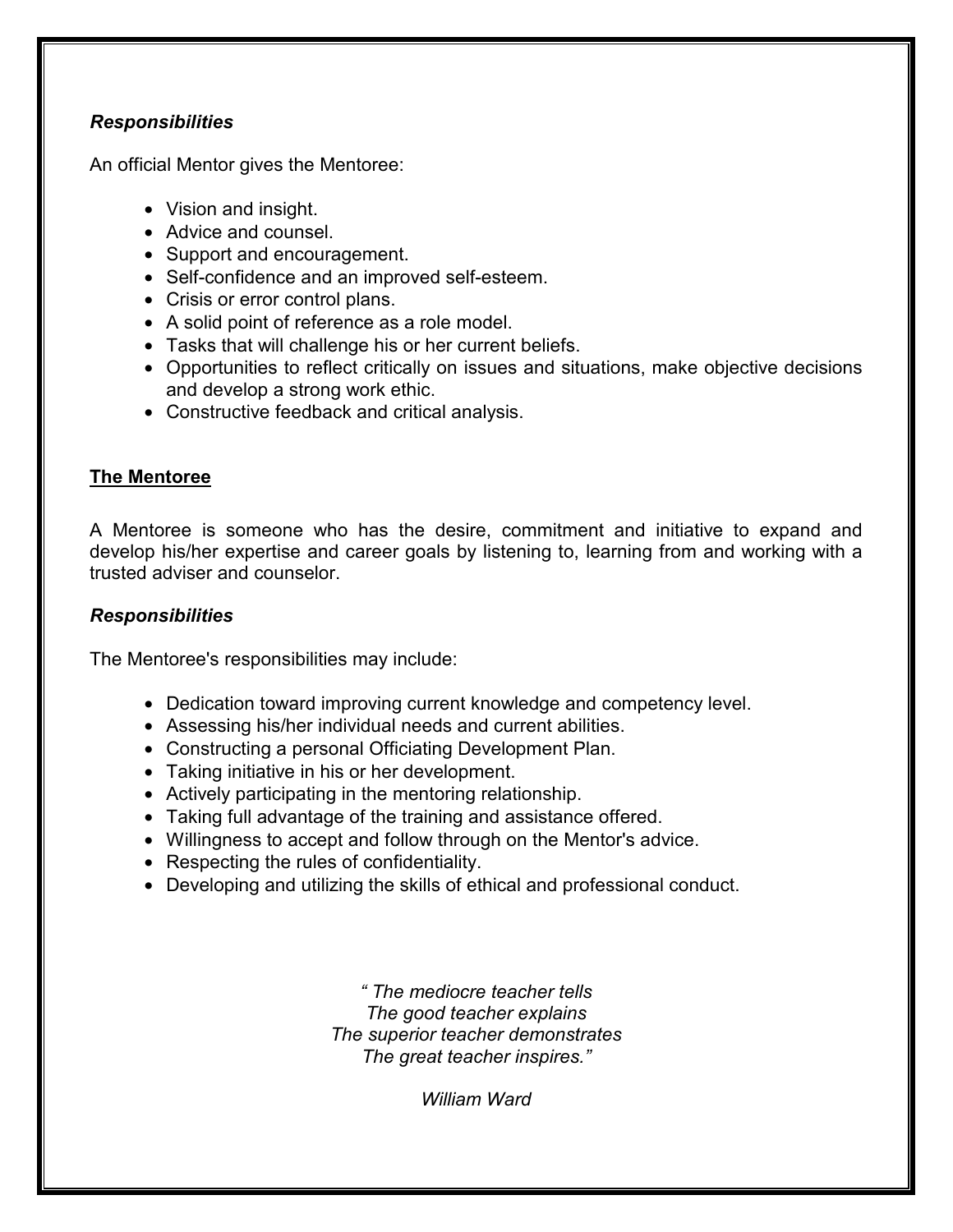#### **2.3 Resources**

Resources available to the CHOMP coordinator are:

- CHOMP Official Resource Guide
- CHOMP promotional video\*
- CHOP Videos see 5.8 for list of videos available

\* Under development by the CHA in the 2002 – 2003 season

#### **2.4 Evaluation**

As the CHOMP is a new CHA and Branch program, it is critical that all components of the program be evaluated for program improvement. An evaluation form (see Section 5.7) has been developed for use by the CHOMP coordinator. When completed, this information should be forwarded to the Branch Mentoring coordinator or Referee-in-Chief, as well as the CHA Manager, Officiating, and this information should guide future enhancements to the training of mentors.

*"How much you practice is far less important than how you practice"* 

*- Lloyd Percival*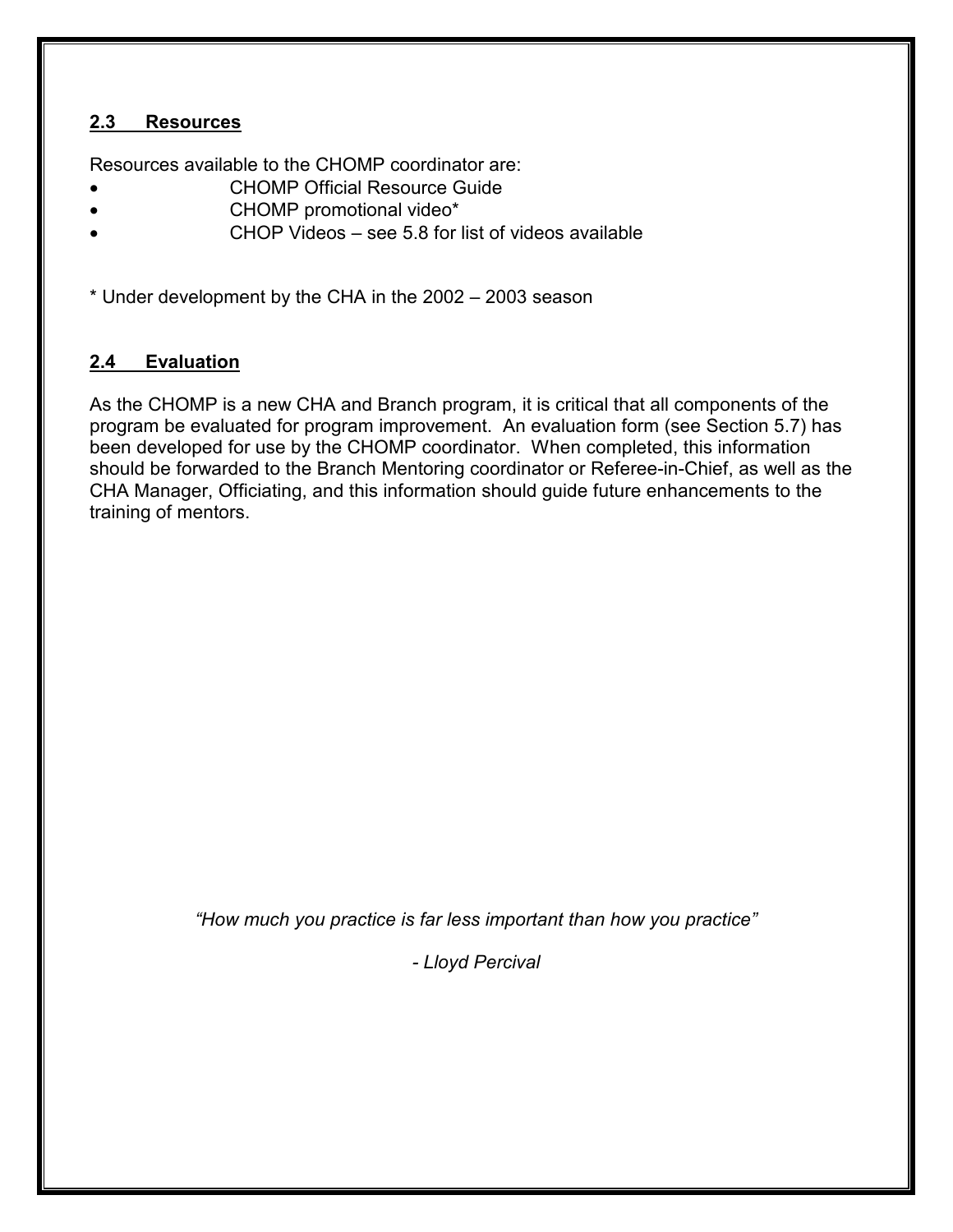# **3.0 THE PROGRAM**

#### **3.1 Overview**

The following guidelines have been established to assist the local CHOMP coordinator in the areas of promotion, delivery, communication and follow-up of CHOMP training within the Branch structure. If you want to proceed with setting up a Mentorship Program in your Minor Hockey Association or community, here is a brief outline of the steps to follow:

- Receive approval from your Branch to run a mentoring program
- Select a coordinator for the program to oversee all aspects
- Send your Minor Hockey Association (MHA) a package outlining the CHOMP and receive approval to run the program locally from your local MHA. Ensure coaches are aware of the program and support it's execution.
- Solicit the interest of volunteer official Mentor candidates from existing officials
- Provide Mentor candidates with an outline of the program and the roles and responsibilities they will have
- Provide Mentoree's with an outline of the program and the expectations and responsibilities of the Mentoree
- Provide parents of Mentoree's with a description of the Program

#### **3.2. The Basic Model**

For the most part, mentoring programs that have been going on in an "unofficial" capacity in various parts of the country, have primarily used what is often referred to as a "SHADOWING PROGRAM". As mentioned earlier, in order for this program to work, you must select a coordinator for the program to administrate and oversee all aspects. Depending on your local program structure, it could be a volunteer who does not officiate, the assignor, the local RIC or a senior official. Here is a check list of things a coordinator may need to do or oversee:

- \_\_ find Mentors, provide written information on the program or hold a pre-season meeting to explain the details
- determine which officials could be mentored
- assign Mentors to games where Mentoree's are assigned to work

track games worked by Mentors. See section 5.10 for sample spread sheet that shows tracking of Mentors and Mentoree's

- track games where Mentoree's received mentoring. See section 5.10 for sample spread sheet
- \_\_ collect post game reports from Mentors.
- \_\_ complete evaluation form at end of season.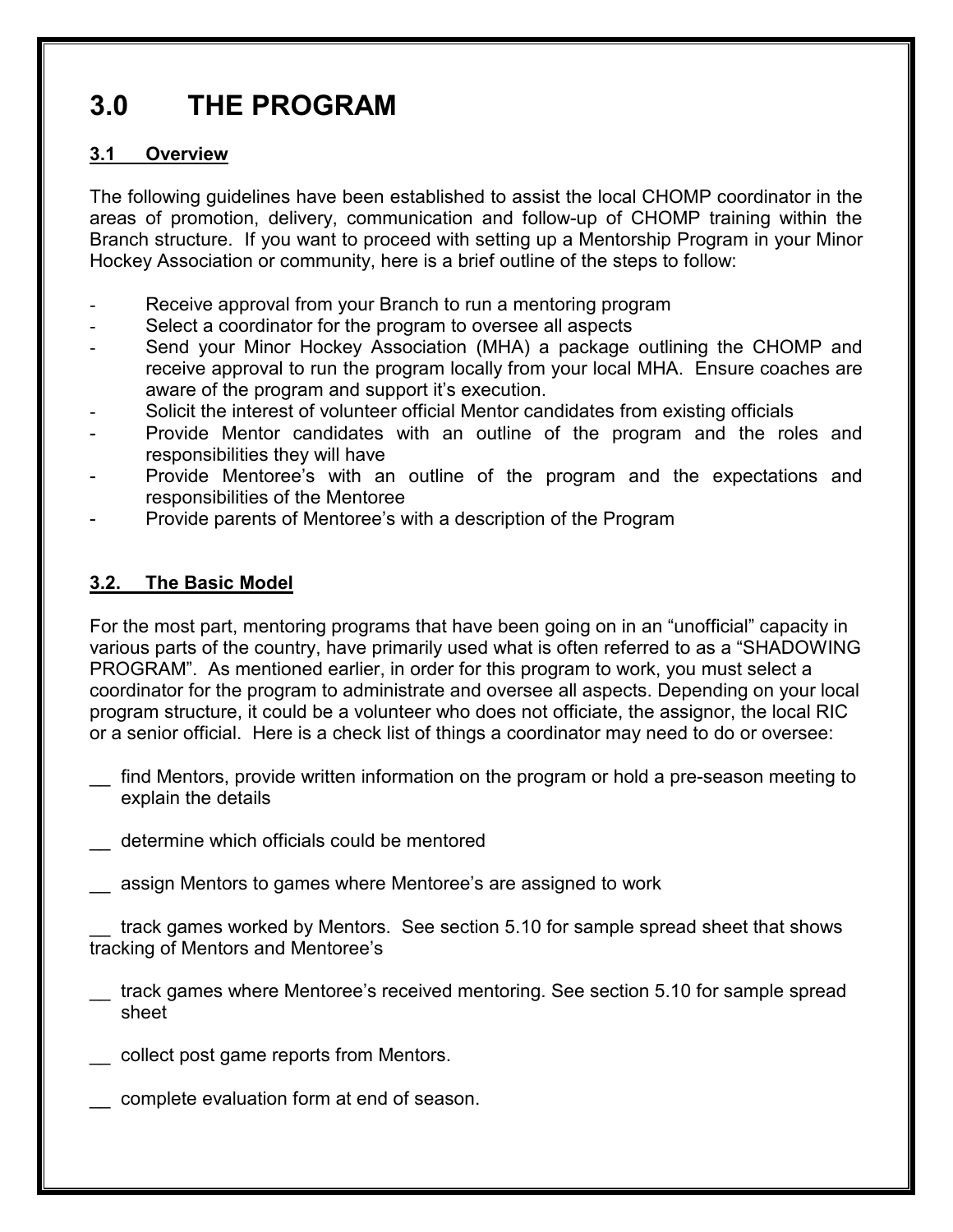#### **PRE- SEASON PLANNING AND PREPARATION:**

Prior to the season, all senior officials and other volunteers involved in mentoring should attend a meeting to have their role clarified. It does not need to be a long meeting, but it needs to cover some details on how the program works, what is trying to be accomplished, and how the mentor should handle themselves on the ice. See section 5.2 for written description of programs that can be handed out to Mentors or provided at meetings to promote discussion.

#### **AT THE ARENA**

Here is an example of how the "shadowing" program might work in a game where two young, inexperienced officials have been assigned, along with a Mentor. Variations of this program are discussed later in this Resource Guide.

#### **Pre-Game**

The Mentor should spend a few minutes prior to the game, chatting with the young officials in the dressing room, going over how they are progressing and enjoying officiating. The Mentor may also review some procedures or positioning expectations and a little pep talk about hustle, desire, etc.

#### **On The Ice:**

The Mentor will then go on the ice with the Mentoree's, dressed in his officiating gear. The Mentor must advise the coaches of the role he is playing. Generally a brief explanation is given to the coaches noting that the official is mentoring the young officials, and will not blow his whistle unless there is a flagrant penalty that has to be called, or any other situation that is blatantly unfair. It is the experience of those that have run a Mentorship program, that the coaches are very receptive to this program.

Prior to the puck drop, the Mentor will ensure the young officials check the game sheet and correct any concerns, and also check the nets after warm-ups. The officials including the Mentor will also perform the "Fair Play" procedure, shaking hands with the coaches.

From there the Mentor has to read the game and determine where to get involved. If coaches get overly upset over missed off-sides or penalties, the senior official may have to step in at times. If necessary, the Mentor may need to advise the coach that they are aware of an error, and it will be addressed with the Mentoree at the appropriate time. Those that have run the program find that the coaches usually do not get upset about missed calls, because they see the Mentor making suggestions and offering advice to the officials. They know that it will take time for the young officials to learn all of the rules and procedures.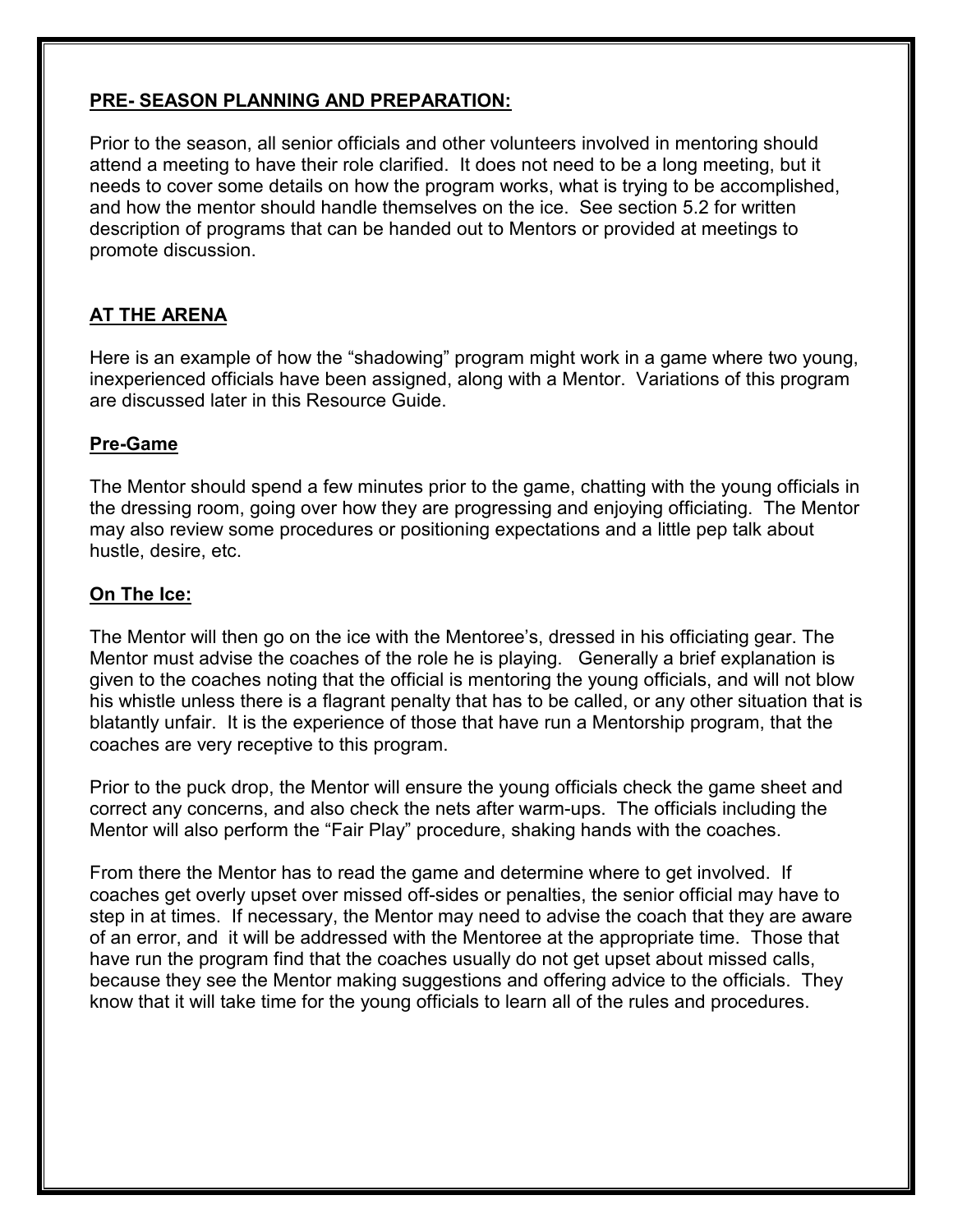As the game progresses the Mentor will work with both officials, taking turns as situations dictate to provide advice, both during stoppages and while play is going on. For example, the senior official may skate into the end zone next to the young official and as the play moves around the zone, be advising the official about positioning – home base, ½ piston, at the net, etc. Before long the Mentoree should understand the end zone positioning movements required, and the constant adjustment based on where the puck is.

At other opportunities, the Mentor may stay outside the zone with the back official, talking about a situation that happened previously, or talking to them about anticipating situations that might happen in a matter of seconds.

For example, one of the most difficult things to teach the back official is to read the play as play comes out of the zone, and to have patience to hold the line if there is potential for a close play at the blue line. By standing next to the official, the Mentor can talk them through holding the line to make a close call, and if the play does come out of the zone and moves toward the other end of the ice, to hustle to the far blue line in time to make another call, and proceed into the zone if warranted.

Another example where young, inexperienced officials seem to have trouble with when they first start is keeping the play between them when the puck is in the neutral zone. This often occurs after the face-off at center ice when the official dropping the puck starts moving backwards to the boards. When the puck stays in the center ice area, the officials will often not choose ends until the puck clearly moves one way or the other.

The Mentor can encourage them to choose an end as soon as possible after the puck is dropped, even if the puck stays at center ice. Through eye contact with their partner, they can move in opposite directions and ensure both blue lines are covered once direction of play is determined.

Many other learning opportunities exist throughout the game as the Mentoree's learn to determine off-side, off-side passes and icing, procedures after a goal, calling penalties, face off locations, etc. Between periods, even if it is only for a minute or two, or ideally if the ice is flooded, the Mentor can review areas of concern, or procedures that the Mentoree may not be grasping.

Obviously a more experienced Mentor will have better opportunity for teaching, but even a Mentor who may not be the best technically can provide assurance and support for the Mentoree's, and teach them some of the basics.

In many instances the mere presence of an adult Mentor on the ice will reduce potential abuse of the young officials. The mentoring program will provide a better learning environment for new officials by lowering the level of harassment, enabling them to learn much quicker. By being given an opportunity to make mistakes with a Mentor present, and properly learning from those mistakes, new officials will benefit and be more likely to return the next season.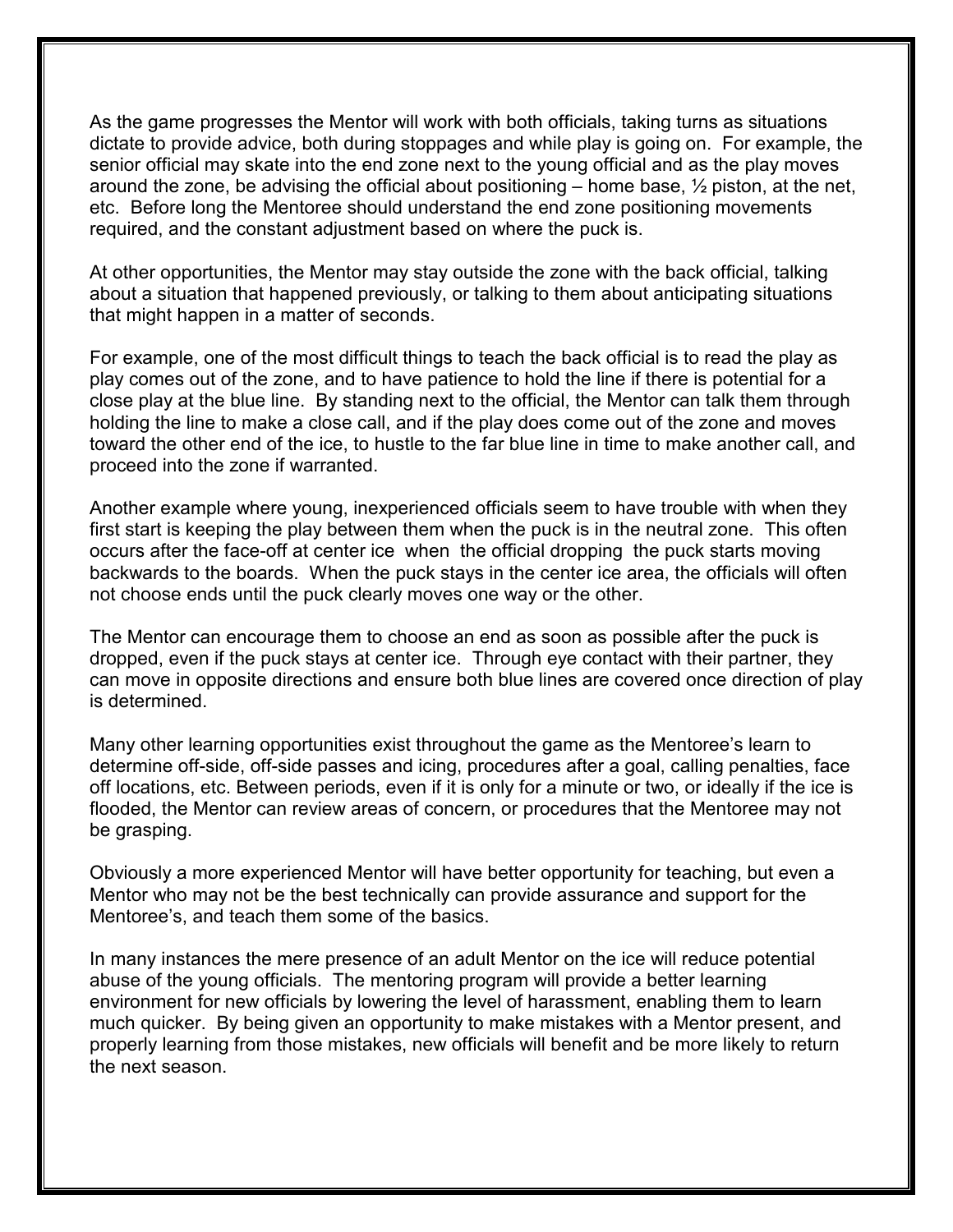#### **Post – Game**

At the conclusion of the game, the Mentor should ensure that young officials monitor the post game handshake, sign the game sheet, and depart the ice after the teams have left the ice. Once in the officials' room, they can be given words of encouragement, and some further advice on things to work on in their next game.

A written report should be completed by the Mentor, making notes on what the official needs to work on or keep in mind, so that they have something to look at and remind them of their duties. Having these forms handed in also serves as a record of mentoring that has been done. (These are not to be confused with Supervisions). See section 5.6 for a sample Post Game Report that can be adapted for your use.

Mentors should keep assignors and RIC's aware of any officials that are ready to officiate higher levels of hockey or are ready to work without a Mentor. Officials who are struggling, and need further mentoring should also be noted. They can do this by simply making a few comments on the written report that is submitted to the program coordinator or by direct contact.

Association Referees-in-Chief should make note of any top young prospects and commit Mentors to working with them to continue their skill development. If an official consistently struggles, and doesn't seem to be improving, Mentors should be prepared to spend more time developing the skills and confidence of this official. Ultimately, it should be the decision of the official if he/she decides to continue further as an official but should be encouraged to work with the mentor in order to improve.

#### **3.3 Variations of the Basic Model**

In the basic description above, the Mentor went on the ice with two Mentoree's. There are many variations of this basic model which are listed below.

- The shadowing program can also work with a Mentor and three Mentoree's in a three official system.

- The shadowing program can also work with one Mentor and one Mentoree. However, an experienced official, by using the shadowing system described above, can easily Mentor and ensure two young officials get the opportunity to officiate, rather than just one. The Mentor should not be actively working the game as they are not able to work with the Mentoree's as easily, as they must also actively officiate the game.

- A meeting can be arranged between a Mentor and Mentoree prior to the season to discuss the Mentoree's goals and objectives for their officiating season and career.

- The Mentor can be on the ice and not wear officiating gear, but must wear a helmet and visor.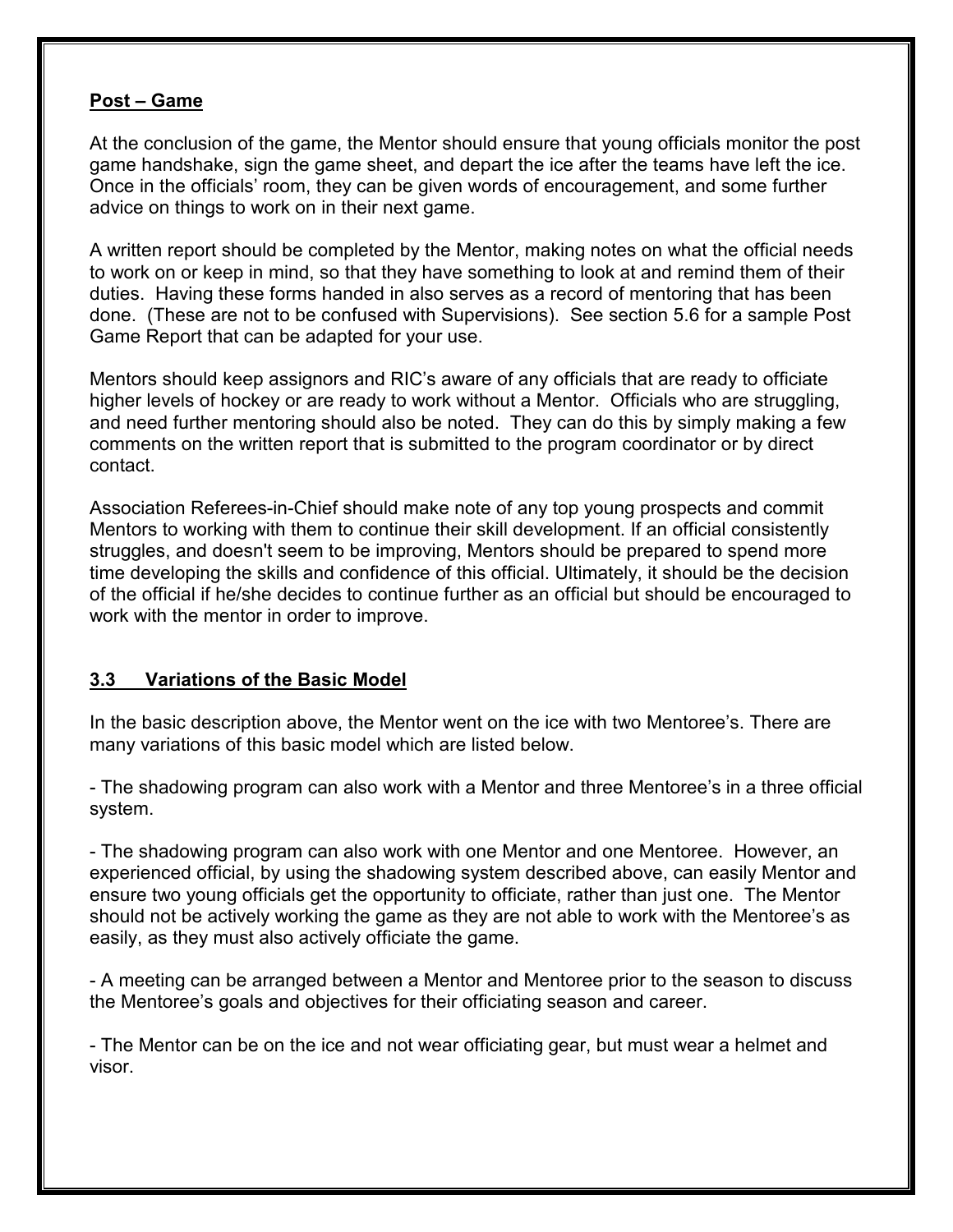- In the basic description above, the Mentor can blow his/her whistle if there is a flagrant penalty that has to be called, or any other situation that is blatantly unfair. Some programs prefer the Mentor not blow the whistle under any circumstances.

- A flyer or pamphlet can be distributed to the parents and fans in the stands to explain the role of the Mentor on the ice, and ask for their support.

- Mentoree's may sit in the stands with a Mentor from time to time, watching a game and having the opportunity to discuss various on-ice situations and answering questions. Seeing the game from the stands can be very valuable in allowing inexperienced officials to see what they could be doing on the ice.

- Additional training opportunities can be provided for Mentoree's, by booking ice time where they can work on their skills, or booking classroom time to view videos and discuss on-ice situations that they have experienced.

- Pre-season tournaments can be arranged to give Mentors and Mentoree's a chance to try out the program prior to the start of the regular season.

- A Mentoree may have different Mentors on the ice with them from game to game. Some programs assign specific Mentors to specific Mentoree's in a "buddy" system, or also called "Big Brother", "Adopt-a-Ref", etc. There are advantages and disadvantages to both. With different Mentors, a Mentoree may learn a greater variety of different things from different Mentors, who have different experiences and styles. The concern in this area is if Mentors teach the Mentoree's opposite ways of doing things, it can cause confusion. It is imperative that CHA procedures and guidelines are taught consistently. With assigned Mentors, there is opportunity for greater relationship building and trust to be built, however, if the Mentor does not commit to the program, the Mentoree may find they are not receiving the same amount of mentoring opportunities as those with a committed Mentor.

- The Mentor can also use radio head sets to communicate with the Mentoree when they are on the ice. A description of this program is found in section 5.9.

- The mentoring process could also begin at the pre-novice level with hockey players who want to give officiating a try without having to make the time and financial commitments required at higher levels. A complete description of this program, developed by the Dartmouth (Nova Scotia) Whalers Minor Hockey Association is available on their website at www.dwmhoa.com

*"We learn wisdom from failure much more than success; we often discover what will do, by finding out what will not do; and probably he who never made a mistake never made a discovery."* 

*Samuel Smiles*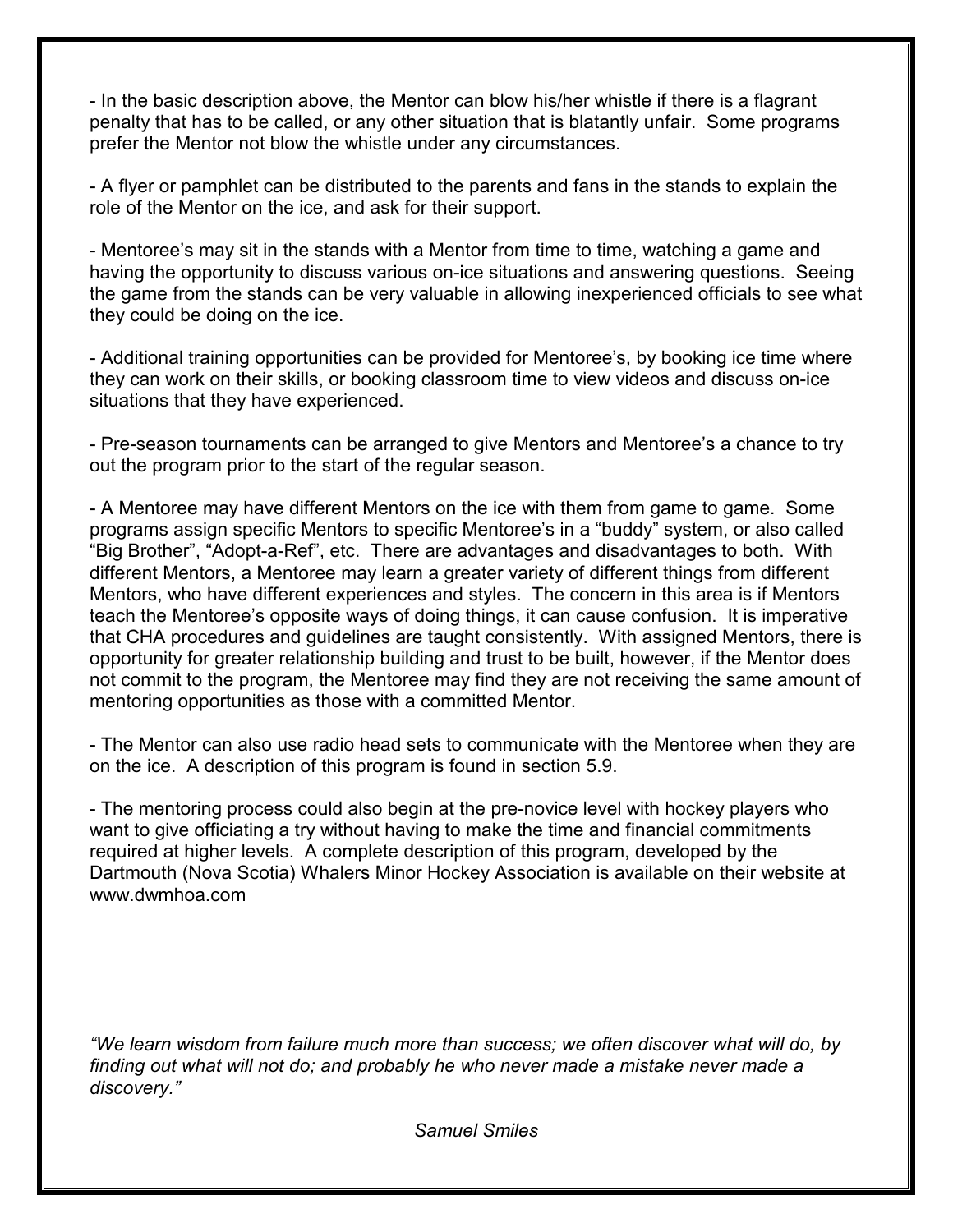#### **3.4 Other Mentorship Resources**

As mentioned earlier, the Canadian Hockey Officiating Program has produced various videos and publications that can assist officials with their development.

Local associations can purchase copies of various videos, and if an official is having trouble grasping certain concepts, it is suggested they view the video that can best help them. For example, the Mentoree may have seen the "Two Official System" video at a clinic, but if they have never officiated prior to seeing the video, many of the concepts are unclear. After working a game or two, a review of the video can often clear up procedures and get them on the right track.

Similarly, some young officials have trouble grasping offside situations. Having them watch the "Offside, Offside Pass, Icing" video can provide them a clearer understanding of the various factors to consider. Videos are available through the Branch offices or Branch RIC. They may also be ordered from the CHA by calling 1 – 800 – 441 - 0449.

A list of Videos and a brief description is provided in section 5.8.

Another invaluable tool for all officials is the Canadian Hockey Officiating Program Procedures Manual. Other than the rule book, this is the most important tool available that an official can access to learn the procedures and techniques they need to apply. All Mentors involved in the mentoring program should have a current copy and be fully aware of its contents. Placing a copy of this manual in the referees dressing room in your local arena is also valuable, as officials can reference it at any time, when they have spare time before the game, between periods, or after the game.

The Procedures Manual is available from your Branch Office or from the CHA by calling 1 – 800 – 441 - 0449.

As well, the Canadian Hockey website at www.canadianhockey.ca has an officiating section that provides some useful information for officials of all ages. Plans are to make this website more interactive, and in due course, officials may be able to watch videos through the website.

*"I don't do great things, I do little things with great passion."* 

*- Mother Theresa*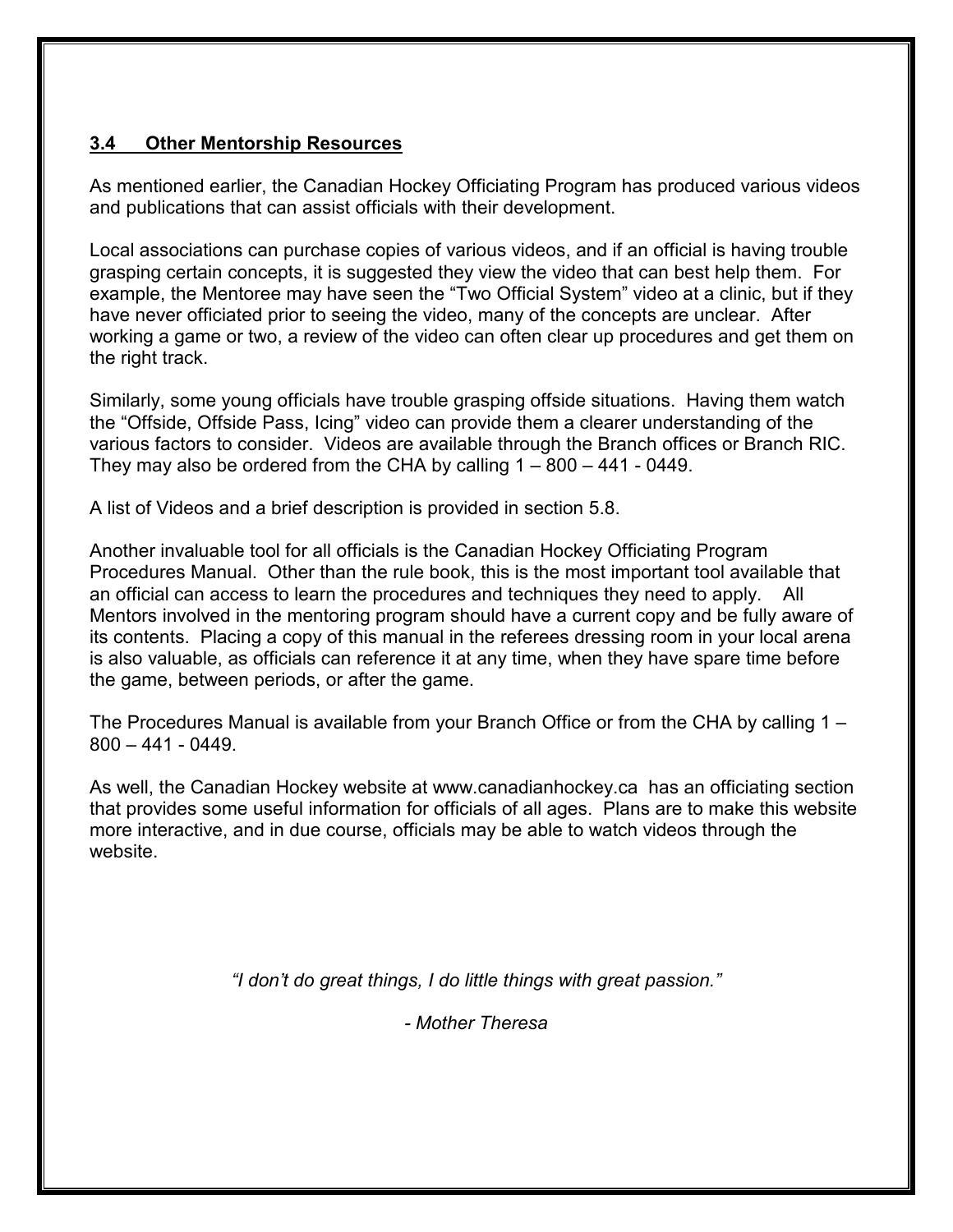#### **3.5 Gender Issues**

When different genders are involved in the Mentoring program, the CHA policy on Dressing Room usage, as described in the Instructors Manual, applies. It is reprinted below.

#### **Guidelines Related To Dressing Rooms:**

Although the dressing rooms for officials are usually quite small, it is important that an area be reserved for officials as they prepare for the upcoming competition.

- Any inappropriate behavior in the dressing room must be reported to a mentor or someone who can help.

- When male and female officials/Mentors work together, it is never appropriate to change dress in the same space at the same time. One gender should dress first while the other waits outside the dressing room; then vice versa.

- Once both genders are fully dressed, they can share the room in preparation for the competition, but leave the door open.

- Only officials and their mentors are allowed in the officials' room.

- Young officials should use the two-deep system: always have a third person present.

#### **3.6 Compensation**

The question of whether Mentors should be compensated financially is left with each association. Certainly one needs to ensure that financial gain is not the sole reason for a person serving as a Mentor, but asking active officials to volunteer extensive amounts of time when they could be officiating, or spending time in other pursuits, is also difficult.

If enough willing Mentors can be found, and the program works well without compensation issues, this is ideal. Having officials buying into "giving something back to the program" is critical.

If this is not attainable, there may be ways to reward hard working volunteers, without unduly burdening the system. First of all, all senior officials should be giving some time back to the program. In some local associations, a mutually agreed upon number of Mentoring situations can be set, and this becomes the minimum each official must perform in order to earn special assignments, including playoff hockey. Playoffs may be the reward for completing the Mentoring situations, but the down side is that this means all officials must be Mentors, and in some cases you may not want certain officials mentoring young officials.

Other options to financially reward or compensate Mentors exist. As with many other situations in hockey, funding is the issue. Rather than pursuing Minor Hockey Associations or provincial organizations for funding, officials may consider paying for the training they receive. The training provided to them will allow them to develop officiating skills, and so it is for their benefit if they are provided with more opportunities to advance, due to the mentoring opportunities they receive. Each association would need to determine the monies they would require, but even a small deduction from all game fees, such as 3% deducted from the officials cheques and placed in a development pool could result in minimal difference for the official, and provide some compensation for the Mentor.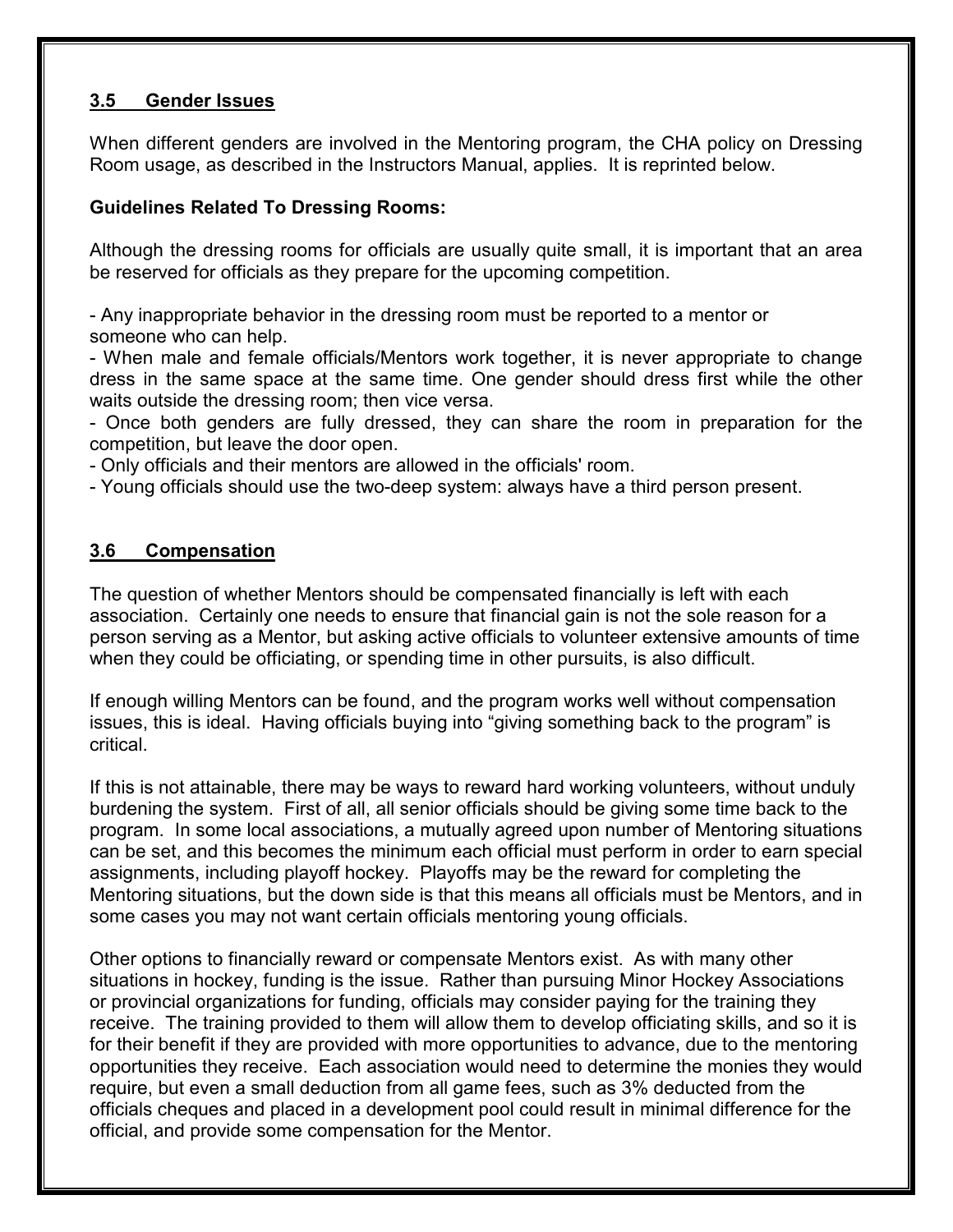#### **3.7 Refereesclub.com**

Each year, officials attend a clinic where they are updated on the new rules, rules emphasis and other branch issues, and have the opportunity to begin preparations for the hockey season, however ongoing learning opportunities are seldom available during the busy hockey season.

Now imagine that each official with internet access will be able to go to a website to find out the latest news and information available from the CHA on various officiating issues, be able to download various officiating tools that can assist in their development or watch a video on their computer to enhance their understanding on certain topics.

As well, imagine that the CHA Manager, Officiating could send an email to every official with an email address, providing them with important information that they can use in their officiating.

This is the goal of the proposed website "refereesclub.com. Similar to the "coachesclub.com" website available to CHA coaches, the refereesclub.com website will serve to enhance the ability of the officials in this country. Better trained officials will result in better officiating, and a better game across the country.

#### **3.8 Summary**

The overall impact of the CHOMP is best measured by the influence the program will have on Minor Hockey Associations in Canada. To measure the effect CHOMP will have on officiating, attitudes towards learning and enhanced officials development will take years and if not, decades to see the just rewards of the program.

The CHOMP will not have a short term affect on officiating development in Canada. Instead this program will take years to have an impact as changes in individual behavior is a long term process. As a result minor hockey associations and branches must be patient with this program and strive for excellence in the areas of promotion and delivery.

> *It is one of the beautiful compensations of this life that no one can sincerely try to help another without helping himself."*

> > *- Charles Dudley*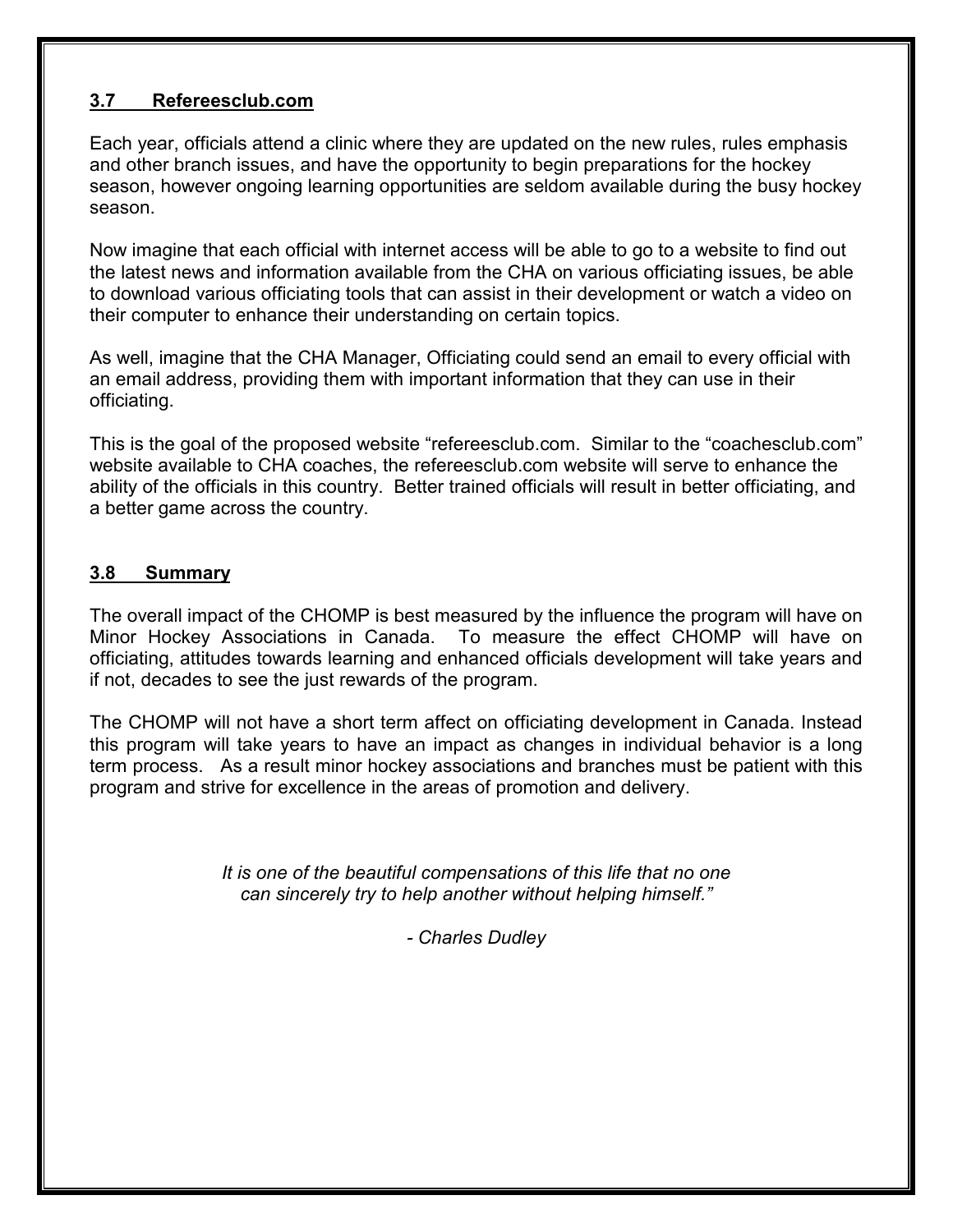# **4.0 QUALIFICATIONS**

#### **4.1 The Mentor**

#### *Recommended Minimum Official Mentor Qualifications:*

• Certified at a minimum of level II in the Canadian Hockey Officiating Program or Branch Mentor training

- Three years officiating experience in minor hockey or other minor hockey experience
- Ability to communicate and work effectively with younger or less experienced officials
- Successfully completed a criminal record check

#### *Additional Optional Official Mentor Qualifications may include:*

- Attended the CHA Speak Out Program (Harassment and Abuse)
- Familiarity with Branch and CHA development programs
- Knowledge of the amateur hockey structure at the Branch and National levels
- Sound leadership, teaching and organizational skills

#### *Official Mentor Identification:*

Volunteer official Mentors may come from three possible sources; active CHOP trained officials, retired officials and active community leaders.

Branch trained CHOP officials are the natural pool for the identification of volunteer Official Mentors. These individuals are already knowledgeable of the officiating program and have a good knowledge of the needs of the minor hockey official. Careful attention must be given to time availability and interest in working with officials in a mentoring capacity.

Many former officials have retired from active officiating and have not remained involved in the game. Many may be willing to give back to the game in the National Official Mentorship Program. As former officials, these individuals possess critical practical knowledge and appreciation for sound officiating development programs. For some, giving back to the development system by serving as a volunteer officiating Mentor may be a gratifying experience where knowledge is passed on and relationships are built for the enhancement of hockey in the Minor Hockey Association.

Volunteer Mentors without officiating training should not be eliminated from consideration. Many parents who have an interest in hockey may be interested in assisting in the Mentorship Program. Parents who were active players can provide a lot of direction and support to the program. They should be encouraged to attend a CHOP clinic to increase their knowledge of the officiating aspects of the game, but failing to do so should not discourage them from participation.

The bottom line when selecting a Mentor is to find people who are trustworthy, understand their role and will work towards bettering officiating in the process.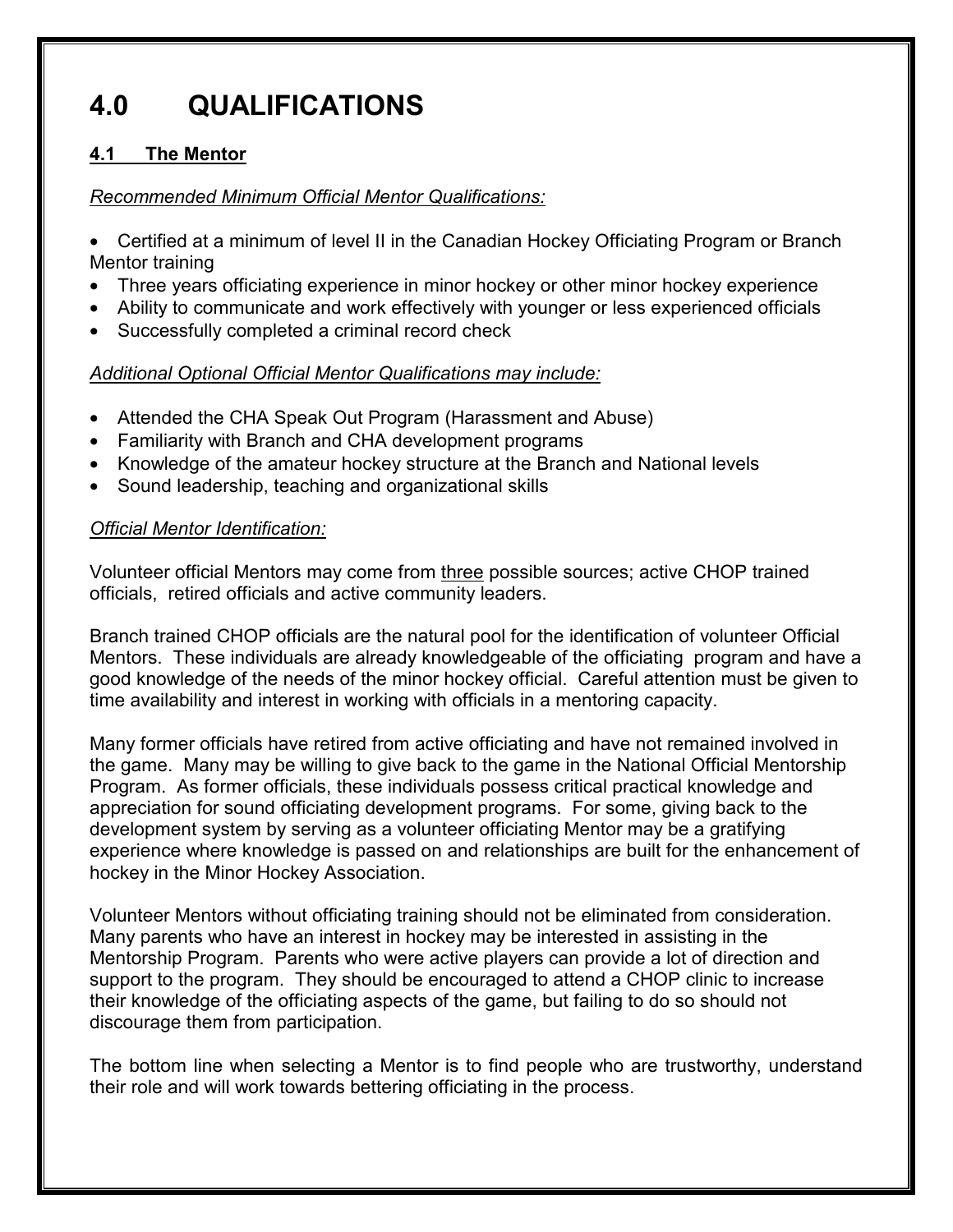#### **4.2 The Mentoree**

All officials can benefit from mentoring, however, this program focuses on young, inexperienced officials who are working hockey at the Novice and Atom level.

Ideally all officials that fall into this category will be eligible for mentoring in your program. Individual program coordinators will have to determine what will work best for their program based on the number of Mentors and Mentoree's in the program.

There is no clear consensus as to whether Mentoree's should have a choice of whether to be part of the program or not. Certainly it is expected that the vast majority will look forward to the instruction and support they will receive in the mentoring process. If an official, after having the program explained to them, is not interested in taking part, they should not be forced to participate.

> *"People Who Fail to Plan Plan to Fail"*

> > *- Abraham Lincoln*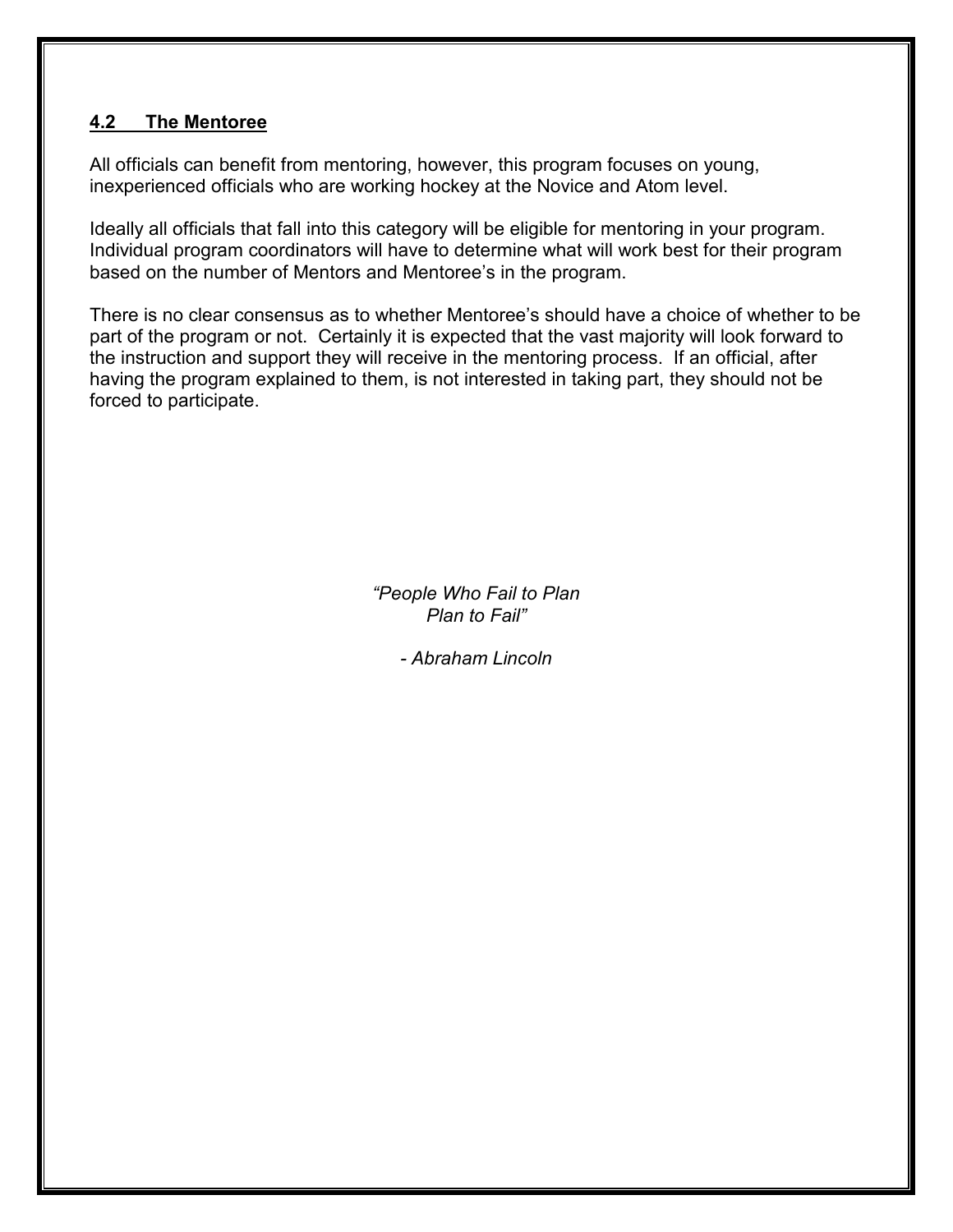### **5.0 PROGRAM ADMINISTRATION RESOURCES**

#### **5.1 Sample Information Form to Minor Hockey Association**

To: Minor Hockey Association

On behalf of the **Example 20** Referees Association, I hope you are enjoying the summer months. Like you, our association is looking forward to and preparing for the upcoming hockey season.

The reason for this correspondence is to solicit the support of the Minor Hockey Association for our Referees Association to conduct an Officiating Mentorship program in the upcoming season. Here is what it is all about.

 Each year we have many new, young and inexperienced officials join our association to experience what it is like to be an official, and to make some money. However, many do not stay with officiating for more than a year or two, because of the on-ice pressures they face and the lack of training they receive to deal with the many issues of officiating. The turnover rate causes problems for all involved in our hockey program, because each year we need to train new officials who end up making many of the same mistakes that are typical of inexperienced officials. The high turnover rate often means we lose officials we desperately need in our program, just as they gain the experience to become more competent officials.

 An Officiating Mentorship program will provide more support to our young, inexperienced officials, and will also reduce the pressure faced by these officials, as they are given in depth, practical instruction while they are learning about officiating.

 Here is what is involved. In each game played at the Novice and Atom level, an adult Mentor will go on the ice with the Mentoree's assigned to officiate the game. The Mentor will work with the Mentoree's to teach them proper positioning, officiating procedures and making the correct call in various situations. The Mentor will not actively officiate the game, but simply work with the Mentoree's to ensure they are learning various officiating procedures and techniques. In some situations they may be allowed to assist in the calling of the games.

 Prior to each game, the Mentor will talk to the coaches to advise them of their role, and ensure them that they are there to improve the officiating for the present and future.

 In other parts of the country where the Mentorship Program has been put in place, there have been many positive comments as to its effectiveness.

 I would like to meet with your executive to discuss the program in more detail at your earliest convenience, and to answer any questions you may have.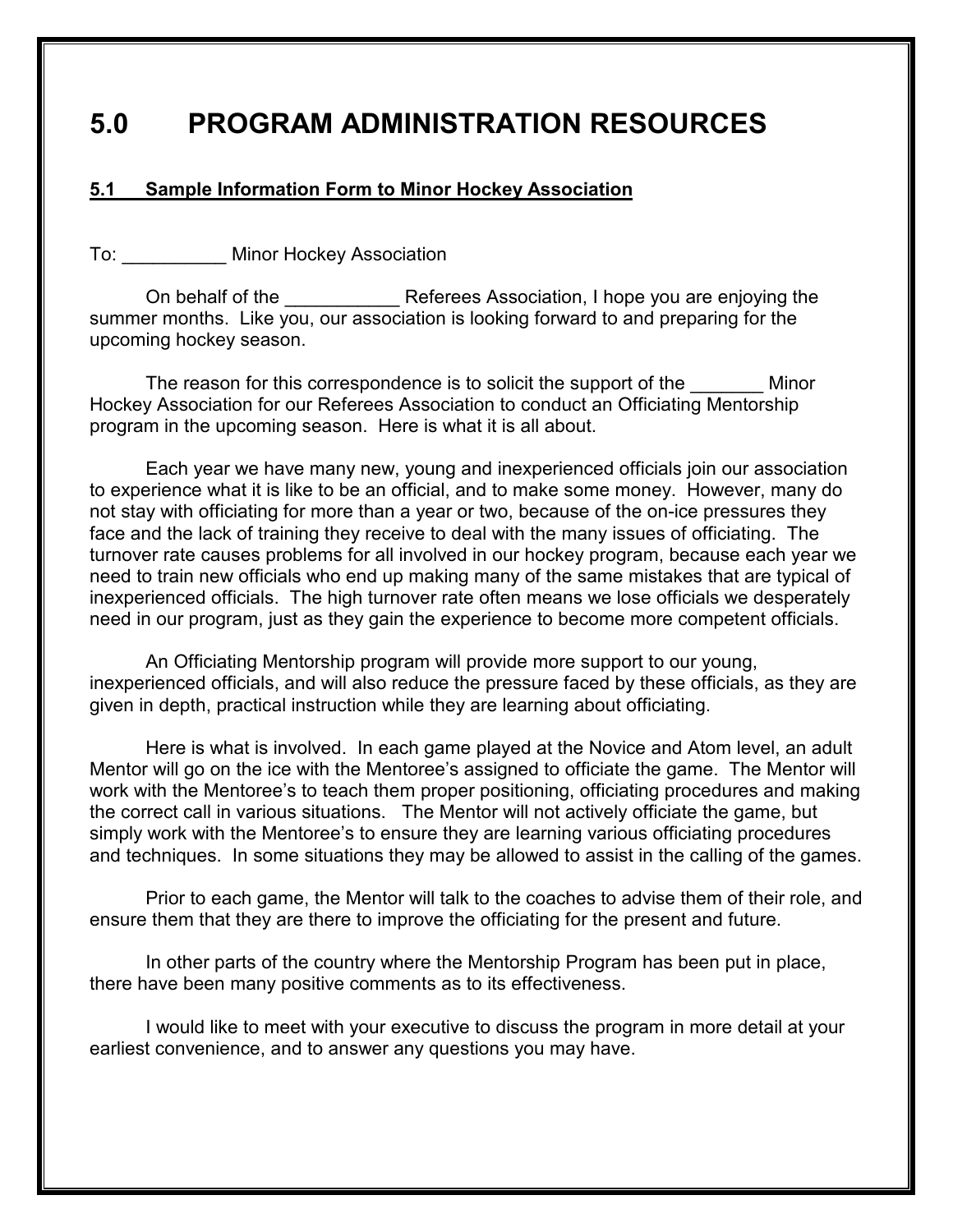#### **5.2 Sample Information Form to Mentors**

On behalf of the **Referees Association, I hope you are enjoying the** summer months. Like you, our association is looking forward to and preparing for the upcoming hockey season.

 The reason for this correspondence is to invite you to consider participating in the Officiating Mentorship program we are running in the upcoming season. Here is what it is all about.

 Each year we have many new, young and inexperienced officials join our association to experience what it is like to be an official, and to make some money. However, many do not stay with officiating for more than a year or two, because of the pressure they face and the lack of training they receive to deal with the many issues of officiating. The turnover rate causes problems for all involved in our hockey program, because each year we need to train new officials that end up making many of the same mistakes that are typical of rookie officials. The high turnover rate often means we lose officials we desperately need in our program, just as they gain the experience to become more competent officials.

 An Officiating Mentorship program will provide more support to our young, inexperienced officials, and will also reduce the pressure faced by these officials, as they are given in depth, practical instruction while they are learning about officiating.

 Here is what is involved. In each game played at the Novice and Atom level, you as a Mentor will go on the ice with the young officials assigned to officiate the game. You will work with the young officials to teach them proper positioning, officiating procedures and making the correct call in various situations. You will not actively officiate the game, but simply work with the Mentoree's to ensure they are learning various officiating procedures and techniques. In some situations you may be required to assist in the calling of the game.

 Prior to each game, you will talk to the coaches to advise them of your role, and ensure them you are there to improve the officiating for the present and future.

 By serving as a Mentor to young, inexperienced officials in our association, you will be giving back to the program and improving officiating for all of our hockey programs. When you first started officiating, others took an interest in your development. Please consider sharing these experiences as a mentor to a younger official.

 I would like to meet with you and other potential Mentors to discuss the program in more detail and to answer any questions you may have. A meeting will be held on … at … . If you can not make the meeting, but are interested in helping out, please give me a call to discuss this further.

Thanks in advance for your consideration.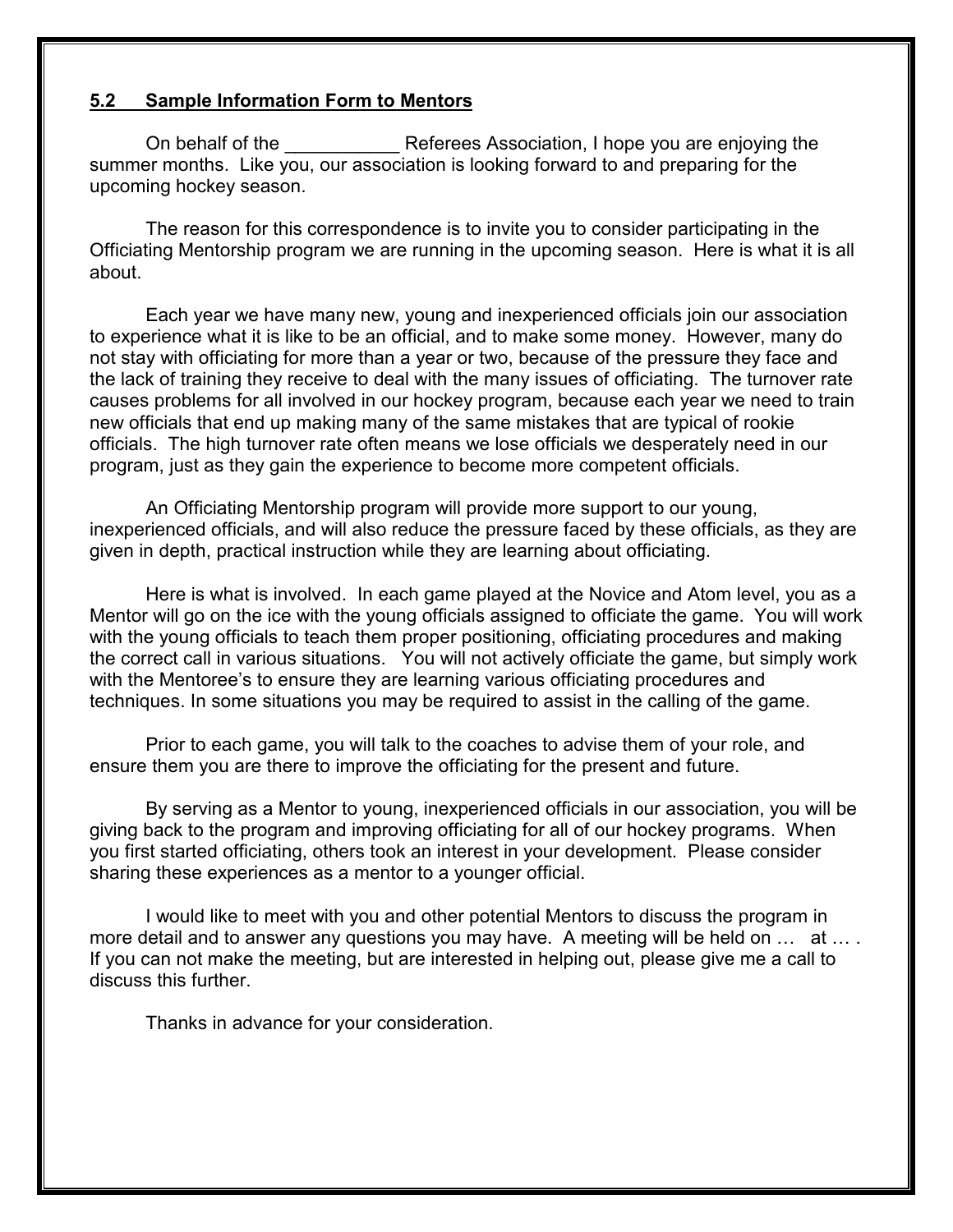#### **5.3 Sample Information Form to Mentoree**

On behalf of the **Example 20** Referees Association, welcome to the new season and we look forward to helping you develop your officiating skills.

 The reason for this correspondence is to invite you to participate in the Officiating Mentorship program we are running in the upcoming season. Here is what it is all about.

 Each year we have many new, young and inexperienced officials like yourself join our association to experience what it is like to be an official, and to make some money (or possibly the other way around). There is a lot of pressure put on officials to be in the right position and make the right calls, and being a great official can only be learned through practice and having someone teach you the proper way to officiate. We want to ensure that you learn as much as you can about officiating, while doing it in an environment that is fun and makes you excited and proud to be an official.

 In this program, a Mentor will go on the ice with you in many of your games to ensure that you learn the procedures and techniques it takes to be an official.

 Prior to each game, you will talk with the Mentor to discuss the game and the things you may want to work on. They will also answer any questions you may have about what to do when you are on the ice. Once you are on the ice they will provide advice to you and give you encouragement to ensure you are using the correct procedures and techniques you learned about at your recent officiating clinic.

 We plan to have a Mentor work with you at a number of your games. They will either contact you in advance or introduce themselves to you prior to the game.

 You may choose not to participate in the mentoring program, but I am sure you will find the game more enjoyable and you will learn a lot quicker when you have a Mentor to give you advice and encouragement. If you do not wish to have a Mentor assigned to your games, or if you have any concerns about our Mentorship program, please let me know.

 I would like to meet with you and other officials that will take part in the mentoring program to discuss the program in more detail, and to answer any questions you may have. A meeting will be held on … at … . If you can not make the meeting, but have any questions or concerns, please give me a call.

Thanks in advance for your participation.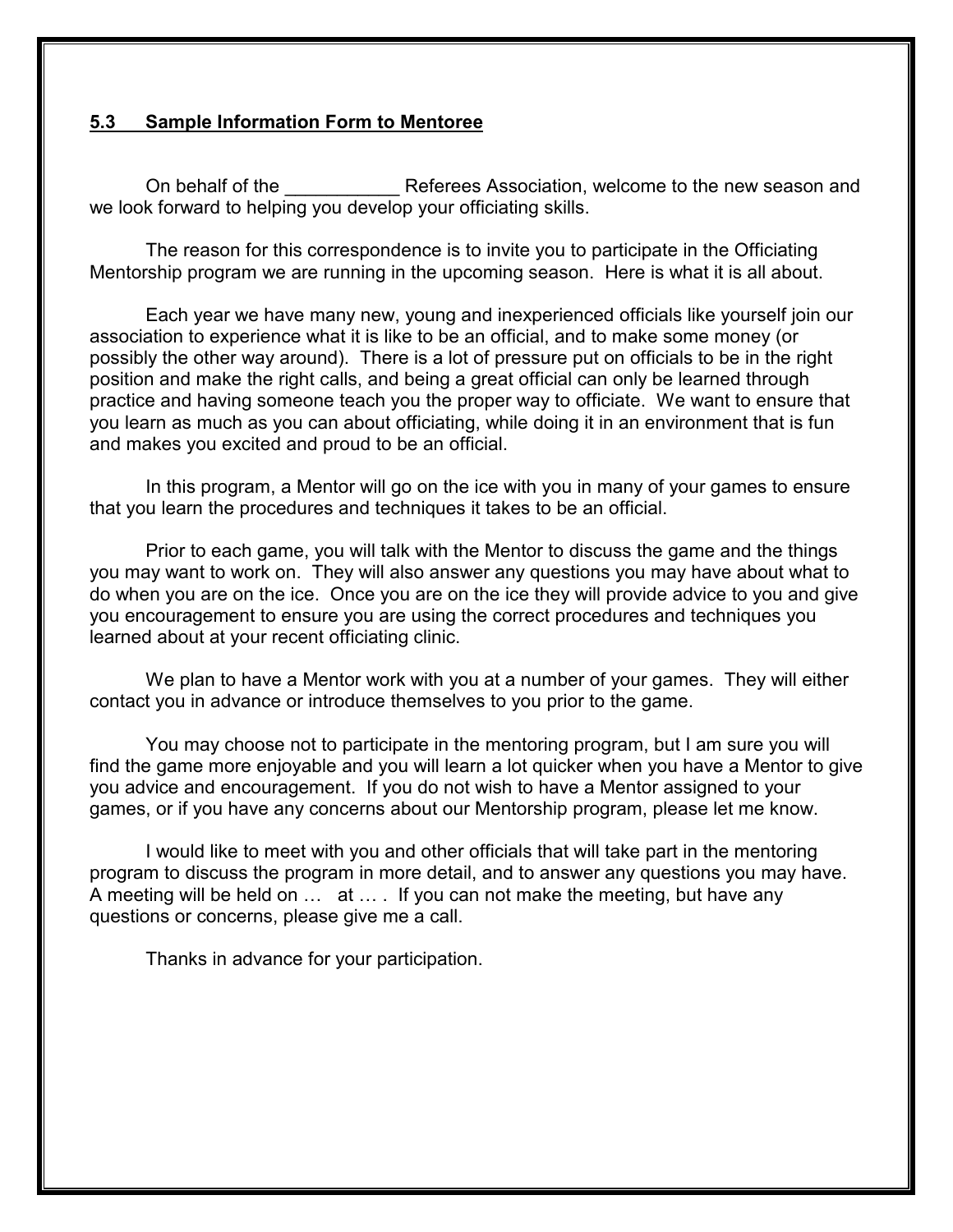#### **5.4 Sample Information Form to Parents of Mentoree**

On behalf of the **Example 20** Referees Association, welcome to a new hockey season and we look forward to helping the young official in your family develop their officiating skills.

 The reason for this correspondence is to provide information to you on the Officiating Mentorship program we are running in the upcoming season. Here is what it is all about.

 Each year we have many new, young and inexperienced officials join our association to experience what it is like to be an official, and to make some money (or possibly the other way around). There is a lot of pressure put on officials to be in the right position and make the right calls that can only be learned through practice and having someone teach officials the proper way to officiate. We want to ensure that our officials learn as much as they can about officiating, while doing it in an environment that is fun and makes them excited and proud to be an official.

 In this program, a Mentor will go on the ice with the young, inexperienced officials (Mentoree) in a number of games to ensure that they learn the procedures and techniques it takes to be an official.

 Prior to each game, the Mentor will meet the Mentoree to discuss the game and the things the Mentoree may want to work on. Once they are on the ice the Mentor will provide advice to the Mentoree and give them encouragement to ensure they are using the correct procedures and techniques they learned from their recent clinic.

 We plan to have a Mentor work with your son or daughter at a number of their games. The Mentor will introduce themselves to the Mentoree's prior to each game.

 You son or daughter does not have to participate in the mentoring program, but I am sure you will find that they will enjoy officiating more and will learn a lot quicker when they have a Mentor to give them advice and encouragement. If you do not wish to have a Mentor assigned to your son or daughters games, please let me know, or if you have any concerns about a Mentor working with your son or daughter, please let me know.

 I would like to meet with you and other parents of officials that will take part in the mentoring program to discuss the program in more detail, and to answer any questions you may have. A meeting will be held on … at … . If you can not make the meeting, but have any questions or concerns, please give me a call.

Thanks in advance for your participation.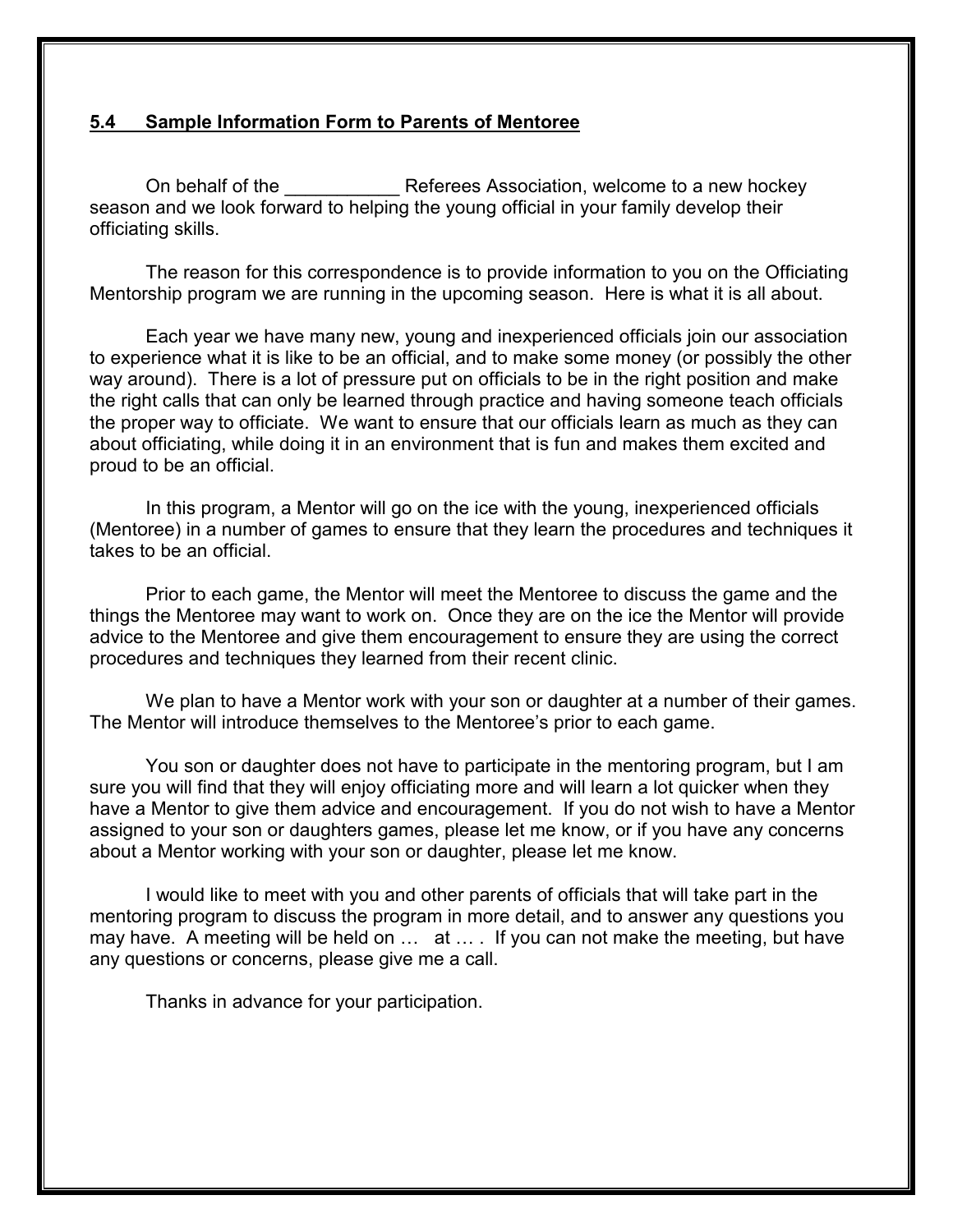#### **5.5 Sample Pre-Game Goals Form for Mentoree**





# **CANADIAN HOCKEY ASSOCIATION OFFICIALS SELF-EVALUATION FORM**

Date: example be the Level of Hockey:  $\Box$ 

Areas of Emphasis: Fitness, Appearance, Knowledge of Rules, Skating, Positioning, Signals, Procedures, Attitude, Reaction to Pressure, Rapport and Communication, Judgement, Face-Offs, Teamwork, Awareness.

Select 1 or 2 points to work on per game. Name the point(s) below and why you are choosing these points to work on.

 $\_$ 

\_\_\_\_\_\_\_\_\_\_\_\_\_\_\_\_\_\_\_\_\_\_\_\_\_\_\_\_\_\_\_\_\_\_\_\_\_\_\_\_\_\_\_\_\_\_\_\_\_\_\_\_\_\_\_\_\_\_\_\_\_\_\_\_\_\_\_\_\_\_

 $\_$ 

\_\_\_\_\_\_\_\_\_\_\_\_\_\_\_\_\_\_\_\_\_\_\_\_\_\_\_\_\_\_\_\_\_\_\_\_\_\_\_\_\_\_\_\_\_\_\_\_\_\_\_\_\_\_\_\_\_\_\_\_\_\_\_\_\_\_\_\_\_\_

\_\_\_\_\_\_\_\_\_\_\_\_\_\_\_\_\_\_\_\_\_\_\_\_\_\_\_\_\_\_\_\_\_\_\_\_\_\_\_\_\_\_\_\_\_\_\_\_\_\_\_\_\_\_\_\_\_\_\_\_\_\_\_\_\_\_\_\_\_\_

\_\_\_\_\_\_\_\_\_\_\_\_\_\_\_\_\_\_\_\_\_\_\_\_\_\_\_\_\_\_\_\_\_\_\_\_\_\_\_\_\_\_\_\_\_\_\_\_\_\_\_\_\_\_\_\_\_\_\_\_\_\_\_\_\_\_\_\_\_\_

 $\_$ 

\_\_\_\_\_\_\_\_\_\_\_\_\_\_\_\_\_\_\_\_\_\_\_\_\_\_\_\_\_\_\_\_\_\_\_\_\_\_\_\_\_\_\_\_\_\_\_\_\_\_\_\_\_\_\_\_\_\_\_\_\_\_\_\_\_\_\_\_\_\_

Was I successful in improving in these areas?

Officials Name / Signature: **Example 2018** 

Mentor Name / Signature: \_\_\_\_\_\_\_\_\_\_\_\_\_\_\_\_\_\_\_\_\_\_\_\_\_\_\_\_\_\_\_\_\_\_\_\_\_\_\_\_\_\_\_\_\_\_\_\_\_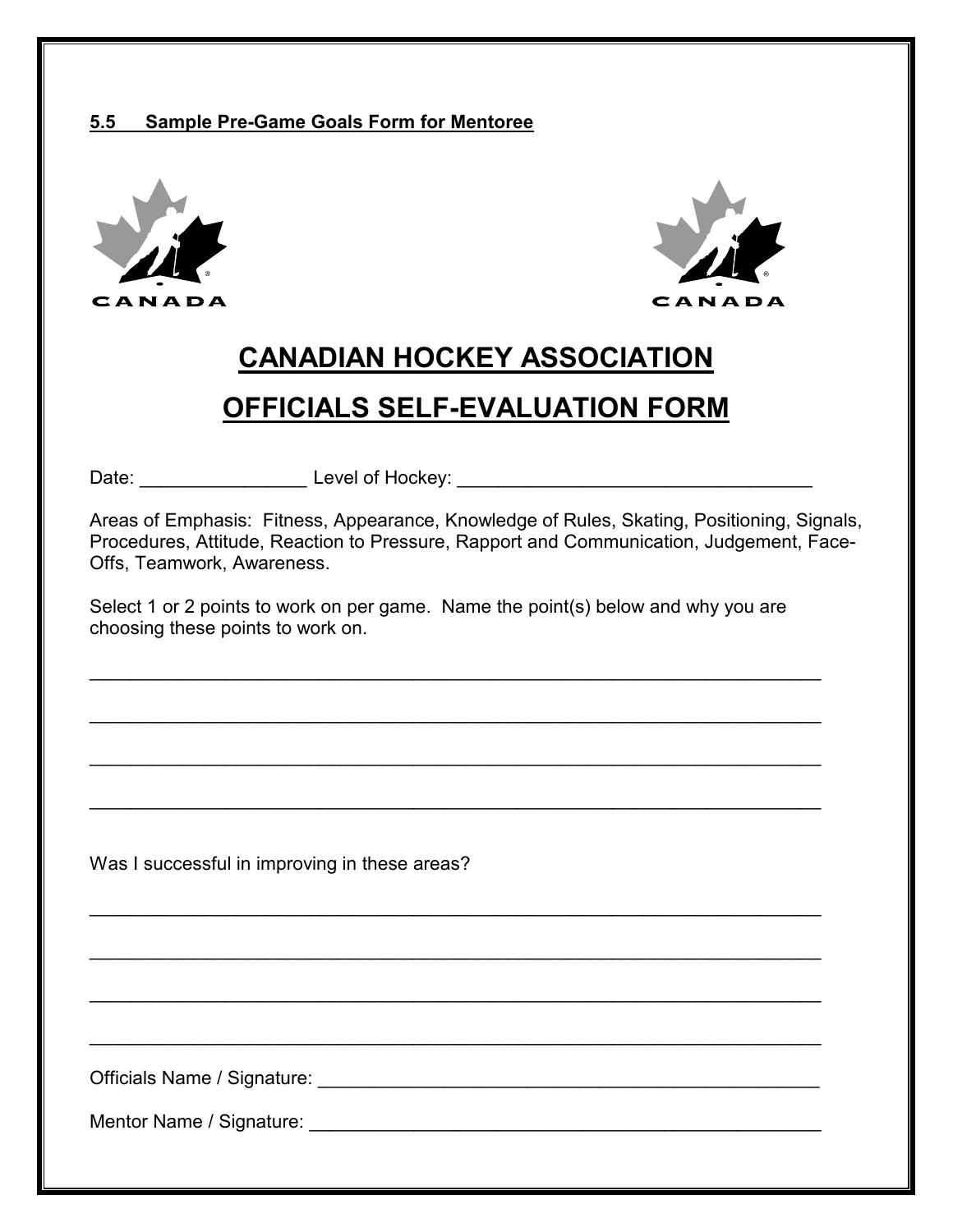| Mentored Assignment      |                      |
|--------------------------|----------------------|
| <b>Game Information</b>  |                      |
|                          |                      |
|                          |                      |
| Areas of strength        | Areas of improvement |
|                          |                      |
|                          | $2-\frac{1}{2}$      |
|                          |                      |
|                          |                      |
|                          |                      |
|                          |                      |
|                          |                      |
| <b>Student Signature</b> | Mentor Signature     |
|                          |                      |
|                          |                      |
|                          |                      |
|                          |                      |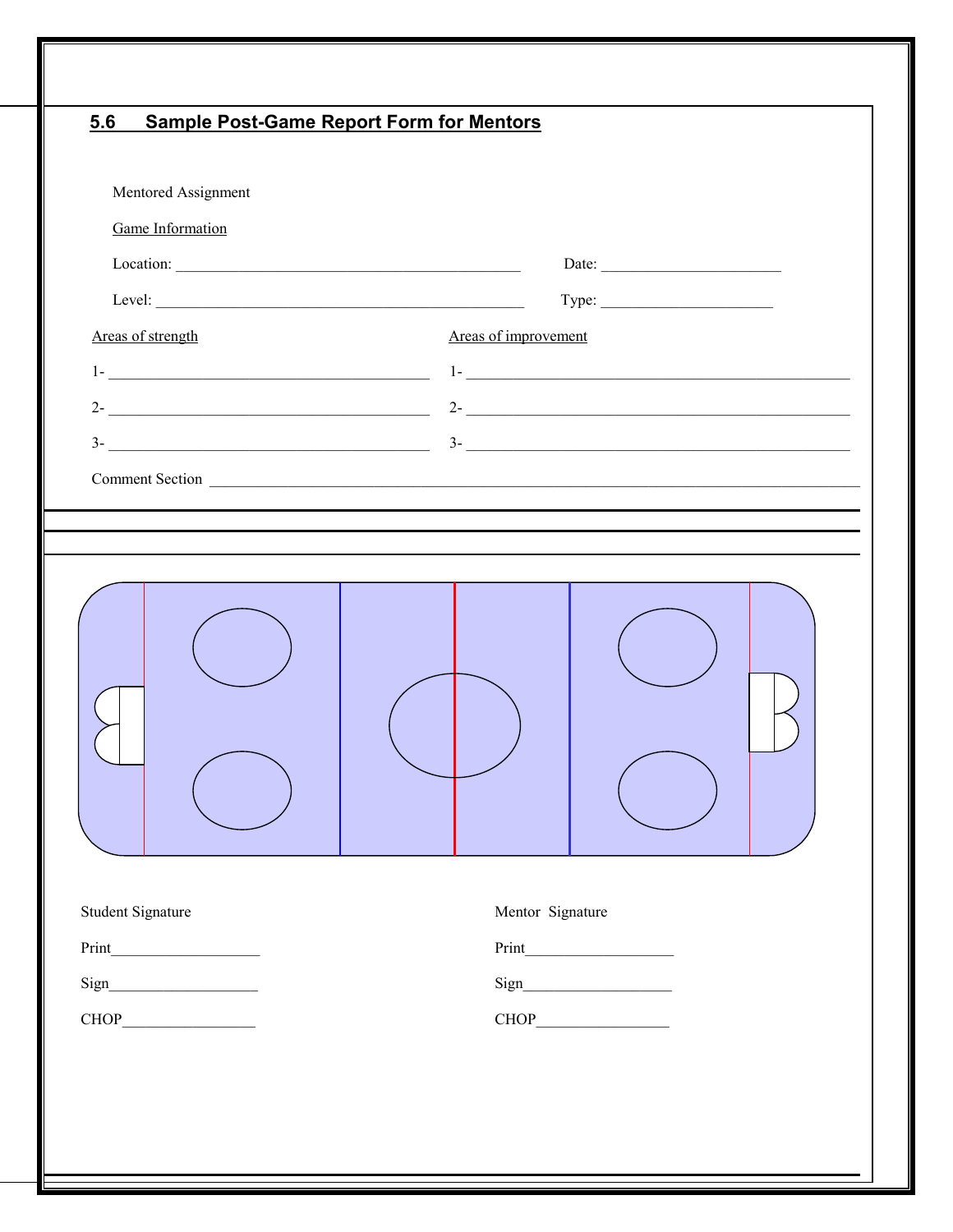#### **5.7 CHOMP Program Evaluation Form**

# **Canadian Hockey Official Mentorship Program Evaluation**

Completed by: \_\_\_\_\_\_\_\_\_\_\_\_\_\_\_\_\_\_\_\_\_\_\_\_\_\_\_\_\_\_\_\_ Date: \_\_\_\_\_\_\_\_\_\_\_\_\_\_\_\_\_\_\_\_\_\_

Name of Officials Association: **Name of Officials** Association:

Please provide your honest opinion to the statements below. It is our intention to review your comments and consider changes to the program based on your responses. Thank you for your time and contribution.

|     | 1 - Strongly Disagree                                                                                                        | $2 - Disagree$ | 3 – Neutral | 4 - Agree | 5 - Strongly Agree |  |
|-----|------------------------------------------------------------------------------------------------------------------------------|----------------|-------------|-----------|--------------------|--|
| (1) | The Resource Guide was helpful in laying out the format and<br>procedures to follow to set up the program in my association. |                |             |           | 1 2 3 4 5          |  |
| (2) | It was easy to find Mentors to assist with the program.                                                                      |                |             |           | 1 2 3 4 5          |  |
| (3) | The Mentoree's were excited about the program.                                                                               |                |             |           | 1 2 3 4 5          |  |
| (4) | The Minor Hockey Association was excited about the program.                                                                  |                |             |           | 1 2 3 4 5          |  |
| (5) | The parents of Mentoree's were excited about the program.                                                                    |                |             |           | 1 2 3 4 5          |  |
| (6) | The program will go a long way to retaining officials in the future.                                                         |                |             |           | 1 2 3 4 5          |  |
| (7) | Overall I felt the program was worthwhile and beneficial.                                                                    |                |             |           | 1 2 3 4 5          |  |

Please describe the mentoring program you followed in your association (or send in written information). e.g. basic "shadowing" program, "buddy" system, "head set" program, what enhancements or variations you used, etc.

 $\mathcal{L}_\mathcal{L} = \mathcal{L}_\mathcal{L} = \mathcal{L}_\mathcal{L} = \mathcal{L}_\mathcal{L} = \mathcal{L}_\mathcal{L} = \mathcal{L}_\mathcal{L} = \mathcal{L}_\mathcal{L} = \mathcal{L}_\mathcal{L} = \mathcal{L}_\mathcal{L} = \mathcal{L}_\mathcal{L} = \mathcal{L}_\mathcal{L} = \mathcal{L}_\mathcal{L} = \mathcal{L}_\mathcal{L} = \mathcal{L}_\mathcal{L} = \mathcal{L}_\mathcal{L} = \mathcal{L}_\mathcal{L} = \mathcal{L}_\mathcal{L}$ 

 $\mathcal{L}_\mathcal{L} = \mathcal{L}_\mathcal{L} = \mathcal{L}_\mathcal{L} = \mathcal{L}_\mathcal{L} = \mathcal{L}_\mathcal{L} = \mathcal{L}_\mathcal{L} = \mathcal{L}_\mathcal{L} = \mathcal{L}_\mathcal{L} = \mathcal{L}_\mathcal{L} = \mathcal{L}_\mathcal{L} = \mathcal{L}_\mathcal{L} = \mathcal{L}_\mathcal{L} = \mathcal{L}_\mathcal{L} = \mathcal{L}_\mathcal{L} = \mathcal{L}_\mathcal{L} = \mathcal{L}_\mathcal{L} = \mathcal{L}_\mathcal{L}$ 

 $\mathcal{L}_\mathcal{L} = \mathcal{L}_\mathcal{L} = \mathcal{L}_\mathcal{L} = \mathcal{L}_\mathcal{L} = \mathcal{L}_\mathcal{L} = \mathcal{L}_\mathcal{L} = \mathcal{L}_\mathcal{L} = \mathcal{L}_\mathcal{L} = \mathcal{L}_\mathcal{L} = \mathcal{L}_\mathcal{L} = \mathcal{L}_\mathcal{L} = \mathcal{L}_\mathcal{L} = \mathcal{L}_\mathcal{L} = \mathcal{L}_\mathcal{L} = \mathcal{L}_\mathcal{L} = \mathcal{L}_\mathcal{L} = \mathcal{L}_\mathcal{L}$ 

 $\mathcal{L}_\mathcal{L} = \mathcal{L}_\mathcal{L} = \mathcal{L}_\mathcal{L} = \mathcal{L}_\mathcal{L} = \mathcal{L}_\mathcal{L} = \mathcal{L}_\mathcal{L} = \mathcal{L}_\mathcal{L} = \mathcal{L}_\mathcal{L} = \mathcal{L}_\mathcal{L} = \mathcal{L}_\mathcal{L} = \mathcal{L}_\mathcal{L} = \mathcal{L}_\mathcal{L} = \mathcal{L}_\mathcal{L} = \mathcal{L}_\mathcal{L} = \mathcal{L}_\mathcal{L} = \mathcal{L}_\mathcal{L} = \mathcal{L}_\mathcal{L}$ 

If more room is required, please write them on the back of this form. If you have any other comments or suggestions on this program, we would welcome your comments.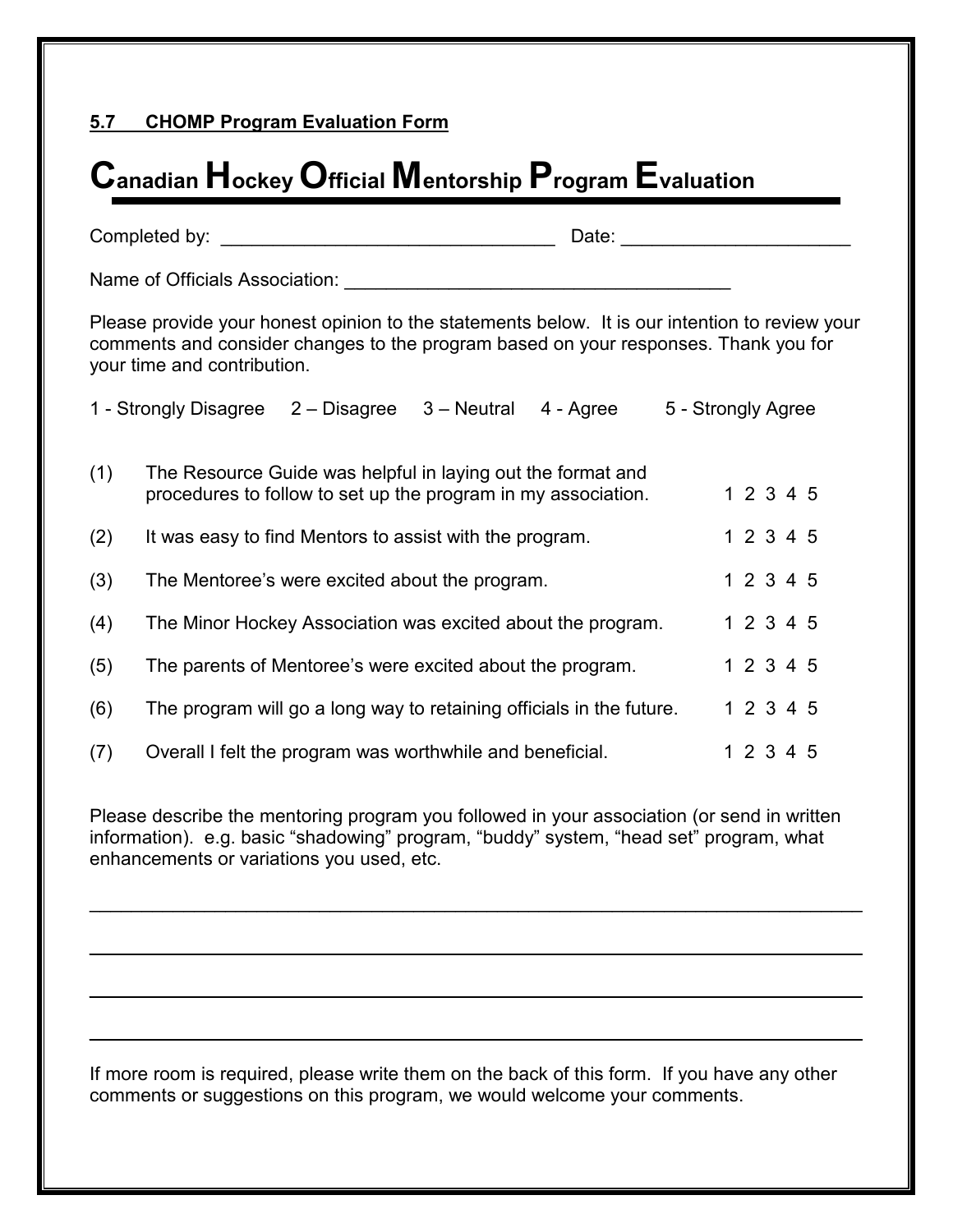#### **5.8 CHOP Video Library List**

The following Officiating Videos are available from the Canadian Hockey Officiating Program. (E&F indicate if video is available in English and / or French)

- Basic Rules (E&F) – New video to show young and inexperienced officials the basics of calling penalties.

- Two Man System (E&F) - This video describes positioning used in the two official system.

- Reducing the Risk, On Ice Safety for Officials (E&F) - This video looks at various steps officials can take to reduce the possibility of injury to themselves while officiating a hockey game.

- Body Contact - The Right Call (for Female hockey) (E&F) – produced by the International Ice Hockey Federation, this video shows various video clips that help an official determine what is considered body contact in female hockey.

- It's Your Call (E&F) - This video provides different video clips of penalty situations, allowing you to determine what the correct call would be for each penalty situation presented.

- Linesman - Signals, Tips, Procedures and Supervision (E&F) - This video provides instruction for Linesmen on the proper usage of signals, some tips on being a better linesman, proper procedures to be used, as well as what to expect when being supervised.

- Offside, Offside Pass & Icing (E) - This video demonstrates the various calls to be made, and situations that may occur when calling offside, offside passes or icing.

- Everything You Always Wanted To Know About Refereeing....But Were Afraid To Ask (E&F) - This video takes a lighthearted look at what an official may experience in his first season of officiating.

- Communication (E&F) - This video provides insight into effective communication skills that need to be developed by officials. - Referee - End Zone Positioning (E) - This video describes the use of the piston, and proper end zone positioning for a referee.

- Referee - Procedures and Techniques (E) - This video describes various procedures & techniques that will help an official improve his on-ice performance.

- Speak Out! - Harassment & Abuse (E&F) - This video is designed for all hockey participants, and provides information on how to handle incidents of harassment and abuse.

- Psychology of Officiating (E&F) – This video is designed for experienced officials. Sports Psychologist Wayne Halliwell give tips on preparing mentally for officiating in all levels of hockey.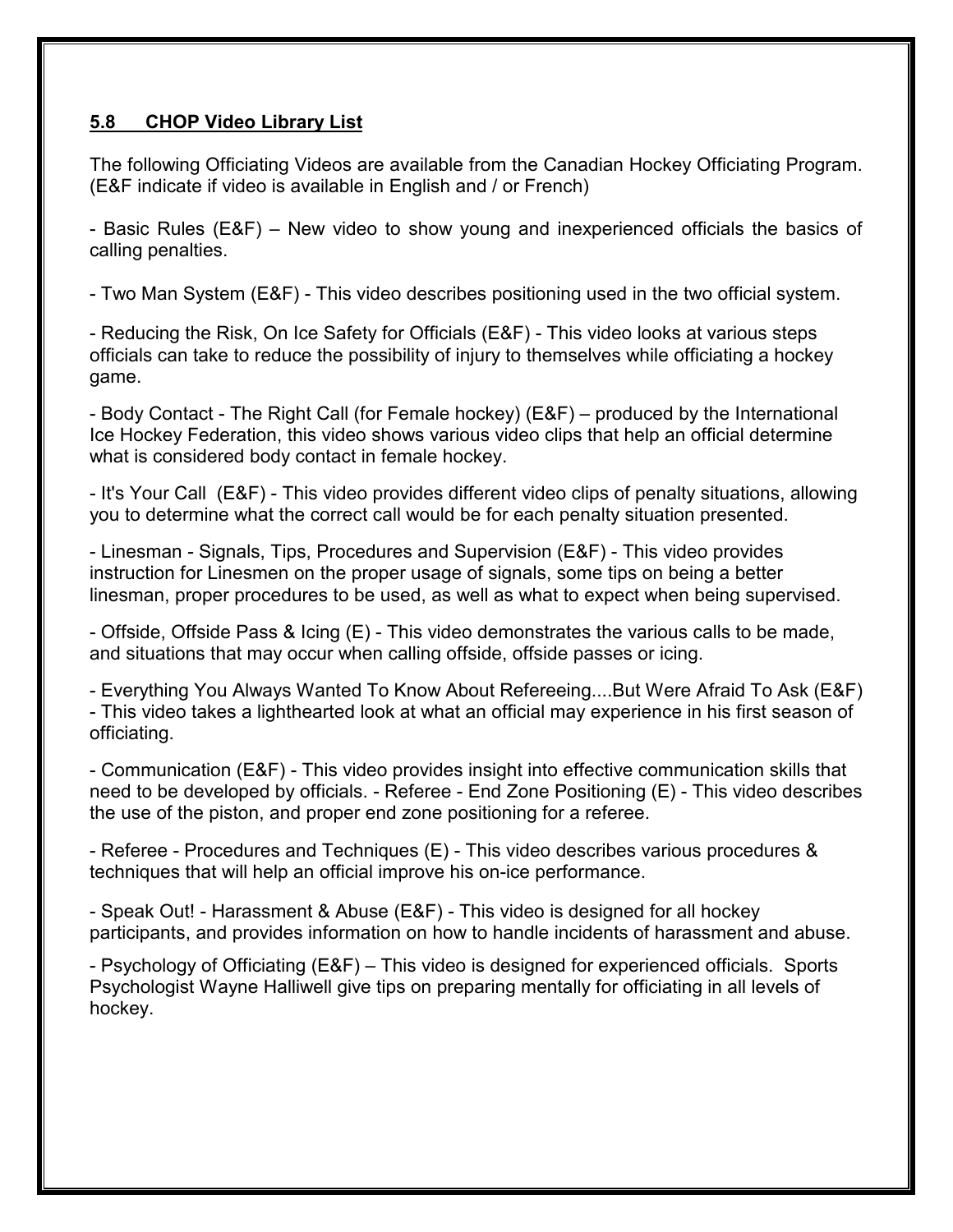#### **5.9 Radio Headset Program Description**

(Thanks to Hockey Manitoba for providing this information)

This program is generally used with semi-experienced officials working a two official system game, a referee in a three official system, or either linesman in a three official system.

Headsets used in any game are very beneficial in correcting appropriate positioning, such as an official's tendency to over-compensate when adjusting to the movement of the puck – especially within the zone, **or** to stand in one location and observe the play when he/she should be using home base and ½ piston.

The radios are small and attach to the belt, while an ear piece goes into the ear. The radio transmits and receives through the ear piece so it is very discreet and not obvious that they are being worn.

(Note: The units (a pair) can be purchased from an electronics store like Radio Shack and retail for approximately \$100.00.)

#### **Procedures for Use**

1) When an official is wearing the transceiver the **coaches must be informed** of this fact and that a mentor has the other transceiver.

2) It is explained to the coaches that the **mentor will be coaching positioning and procedures** - not calling or pointing out specific penalties.

3) Three different modes of operation can be experimented with:

 a) In the first case the setting is on VOX which means both transceivers were open and activated by the voice of either the official or the mentor. In this mode the mentor can hear the referee and near-by players at all times. In this mode it would be advisable for the mentor to be located in a quiet section of the arena to avoid peripheral noise or other distractions being transmitted to the referee.

 b) In the second case the setting on the official's transceiver is set in the receive only mode, while the mentor' transceiver is set in the VOX mode - activated by voice. In this mode **only when the mentor speaks** does the referee hear a comment. The communication is one-way - mentor to official.

 c) The third method is to have the official's set programmed to "receive only" and the mentor's set to transmit only when manually activated by "Touch to Talk". This works well when the mentor is in a noisy area or may be communicating with another person / mentor and does not want the official to be part of that communication.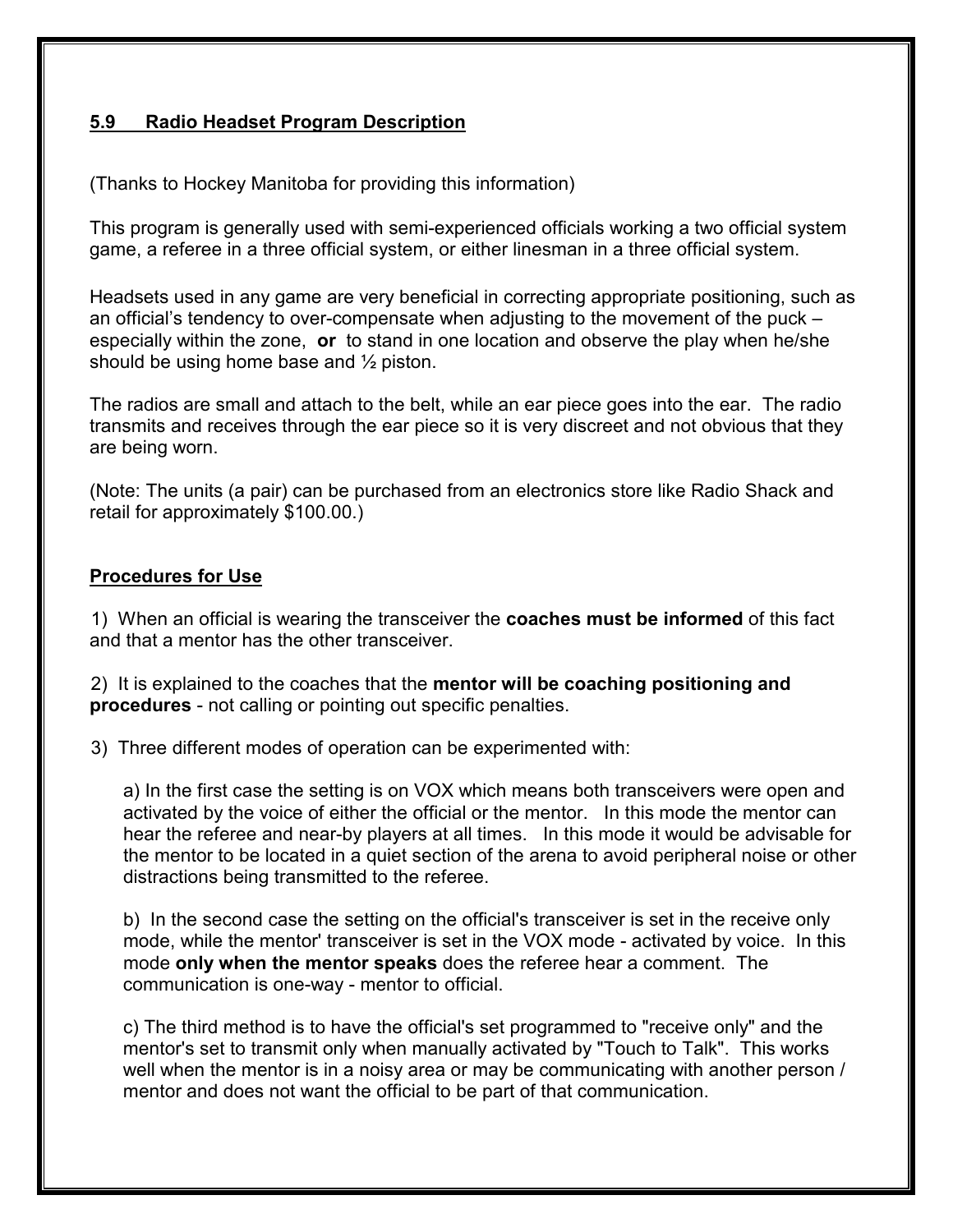### **5.10 Sample Spread Sheet for tracking of Mentors and Mentoree's**

|                          |             | <b>LIST OF</b><br><b>MENTOREE'S</b> | 2001 - 2002 Season |  |  |
|--------------------------|-------------|-------------------------------------|--------------------|--|--|
| <b>NAME</b>              | Mentored by |                                     |                    |  |  |
|                          |             |                                     |                    |  |  |
| <b>Bil Jason</b>         | <b>ND</b>   | <b>KK</b>                           | <b>ND</b>          |  |  |
| Erickson Olin            | <b>ND</b>   | <b>DE</b>                           | DH                 |  |  |
| Farkas Tyler             | <b>KK</b>   | <b>TH</b>                           | <b>ND</b>          |  |  |
| Fentie Brandon           | ND.         | <b>JB</b>                           | DH                 |  |  |
| <b>Frederick Michael</b> | ND.         | <b>JB</b>                           | <b>BH</b>          |  |  |
| <b>Fuller Dustin</b>     | ND.         | <b>KK</b>                           | DE                 |  |  |
| <b>Harvey Matt</b>       | <b>ND</b>   | <b>SH</b>                           | <b>TH</b>          |  |  |
| <b>Hyland Ryan</b>       | DE          | DE                                  | <b>ND</b>          |  |  |
| MacDonald Brandon        | <b>ND</b>   | AB                                  | <b>TH</b>          |  |  |
| <b>Mitchel Billy</b>     | ND.         | DB                                  | <b>KK</b>          |  |  |
| Quinlan Dan              | ND.         | KK                                  | DH                 |  |  |
| Rogers Eric              | <b>KK</b>   | DB                                  | <b>ND</b>          |  |  |
| <b>Rubuliak Brett</b>    | <b>ND</b>   | <b>SH</b>                           | JB                 |  |  |
| <b>Thomas Matt</b>       | <b>ND</b>   | <b>ND</b>                           | <b>SH</b>          |  |  |
| <b>Uhrich Paul</b>       | KK          | AB                                  | <b>TH</b>          |  |  |
| <b>Velting Kaylen</b>    | KK          | <b>SH</b>                           | DB                 |  |  |

### *MENTORS*

|                    |                |                                   | 2001 - 2002 Season |                |
|--------------------|----------------|-----------------------------------|--------------------|----------------|
| <b>NAME</b>        |                |                                   |                    |                |
|                    |                | On Ice<br>Mentorings<br>Completed |                    | Total          |
| <b>Bil Jack</b>    | 4              |                                   |                    | 4              |
| Boehm Alex         | 2              |                                   |                    | 2              |
| <b>Brown Doug</b>  | $\overline{2}$ |                                   |                    | $\overline{2}$ |
| Dueck Norm         | 14             |                                   |                    | 14             |
| Erickson Don       | 2              |                                   |                    | 2              |
| Gleason Dan        | 4              |                                   |                    | 4              |
| Honish Brenda      | 2              |                                   |                    | 2              |
| Honish Darryl      | 4              |                                   |                    | 4              |
| Horbachewski Stan  | 4              |                                   |                    | 4              |
| <b>Hubbs Terry</b> | 2              |                                   |                    | 2              |
| Kane Karen         | $\overline{2}$ |                                   |                    | $\overline{2}$ |
| Swanson Larry      | 2              |                                   |                    | $\overline{2}$ |
| VanWinkle Kent     | 6              |                                   |                    | 6              |
|                    |                |                                   |                    |                |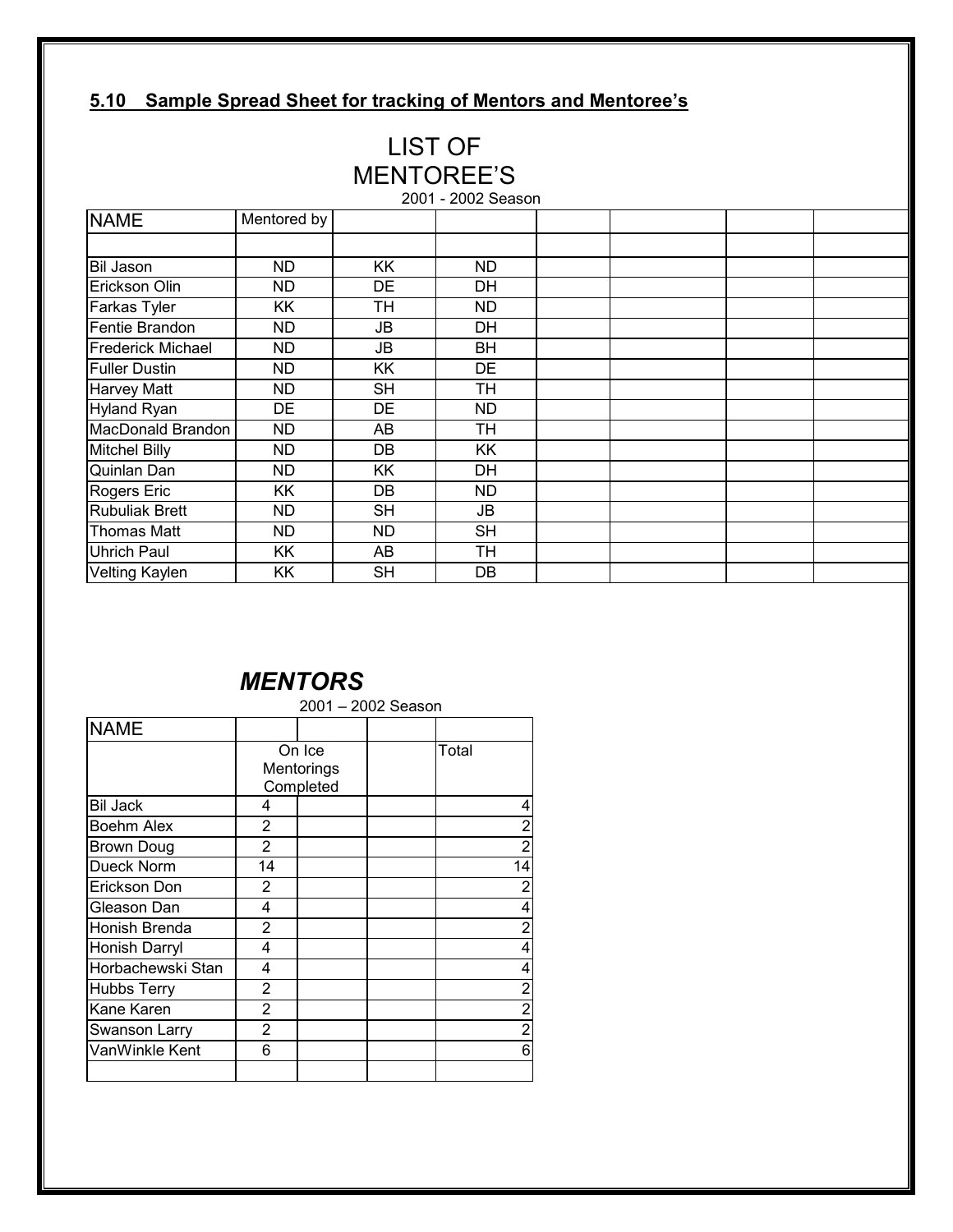### 5.11 Personal Officiating Development Plan

| # of years you have previously officiated: ______________________________Current level: _____                         |  |
|-----------------------------------------------------------------------------------------------------------------------|--|
| Highest level officiated as Referee: ______________________Linesmen: __________________                               |  |
| What do you consider your officiating strengths? _______________________________                                      |  |
|                                                                                                                       |  |
| <u> 1989 - Johann Harry Harry Harry Harry Harry Harry Harry Harry Harry Harry Harry Harry Harry Harry Harry Harry</u> |  |
| What areas of officiating do you know you need to work on? _____________________                                      |  |
|                                                                                                                       |  |
|                                                                                                                       |  |
| <b>OFFICIATING ASPIRATIONS (What's Next?)</b>                                                                         |  |
|                                                                                                                       |  |
|                                                                                                                       |  |
| ,我们也不会有什么?""我们的人,我们也不会有什么?""我们的人,我们也不会有什么?""我们的人,我们也不会有什么?""我们的人,我们也不会有什么?""我们的人                                      |  |
|                                                                                                                       |  |
|                                                                                                                       |  |
| Long Term Goal(s):                                                                                                    |  |
|                                                                                                                       |  |
|                                                                                                                       |  |
|                                                                                                                       |  |
|                                                                                                                       |  |
|                                                                                                                       |  |
|                                                                                                                       |  |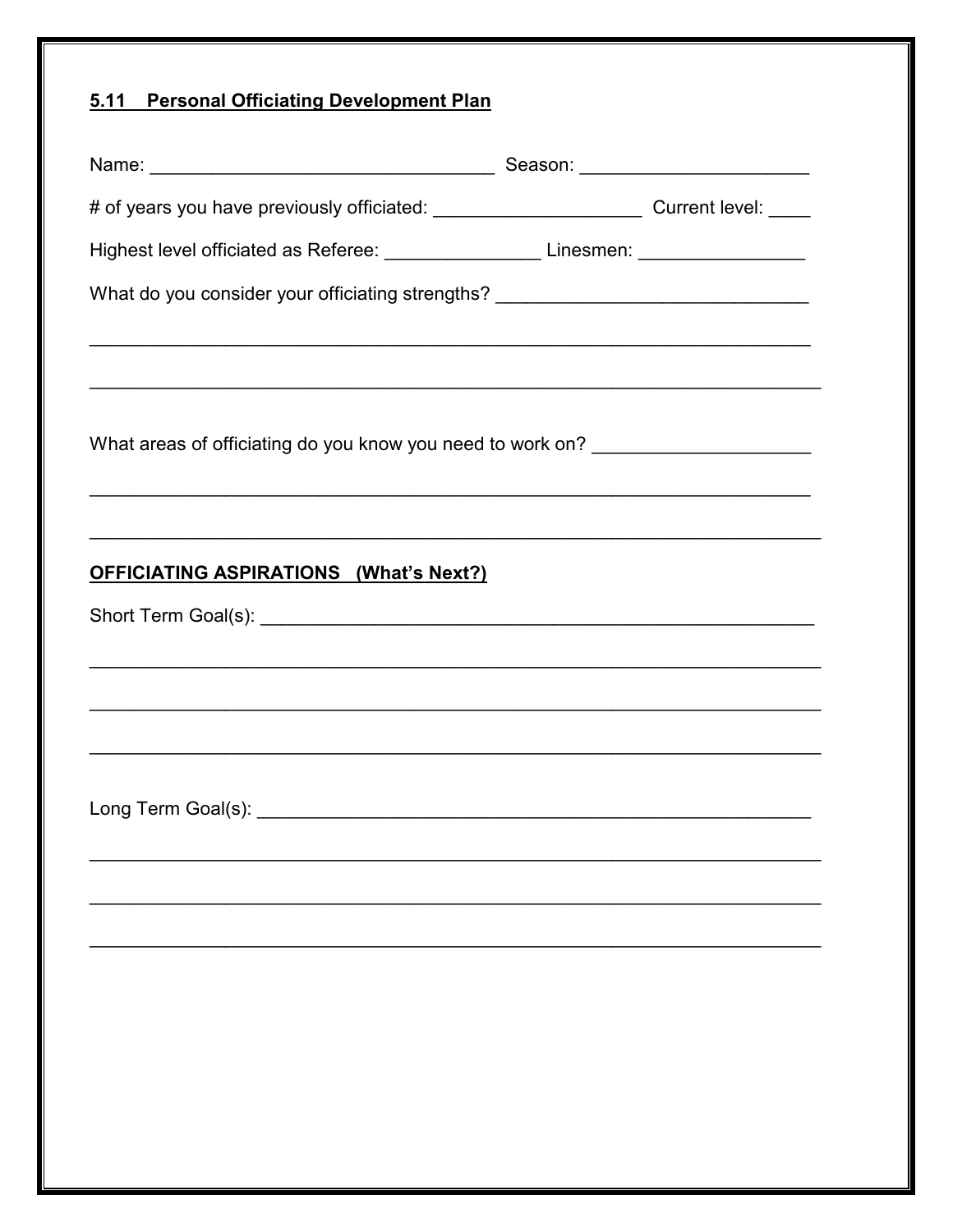#### **5.12 Review**

In the situations that have been conducted, the referees were very experienced officials who were working at a higher level of hockey for the first time. They had volunteered to wear the headsets and provide feedback.

From the mentor's point of view the positives were:

- immediate correction of positioning difficulties

- an improvement in anticipation and awareness, resulting in a reduction of the yo-yo skating pattern when reacting to the puck movement, especially within the zone. - immediate correction and minor adjustments to the line change procedures and penalty calling procedures.

When used in a game with novice officials the results are even more dramatic.

- Improvements in positioning and procedures are very evident from period to period. - The official is the recipient of "coaching" throughout the game. Most talking is done during stoppage of plays, however, some coaching such as "go to half piston" or "move in to the net" can be done during the play.

In both cases, be it working with new officials or experienced officials, use of the headsets provided the ability to remind the official to remember specific plays for review. In a situation where you want to ask the official "What he saw?" you can ask him to "bookmark" it for further discussion.

#### **Areas of Caution**

The drawback of this program is that mentors must be careful not to interfere with the game or the official's concentration. Also be aware of officials, who while using the headsets, rely on the mentor to bail them out of difficult situations.

#### **Conclusion**

Although our experience with using the headsets is limited, we foresee very positive things happening in the development of young officials. The main area of development is increased confidence that the developing referee feels knowing that he or she has support within hearing distance.

Any hockey association utilizing this technique or any other procedures within their programs must ensure that the integrity of the official, the mentor and the Mentorship program is maintained.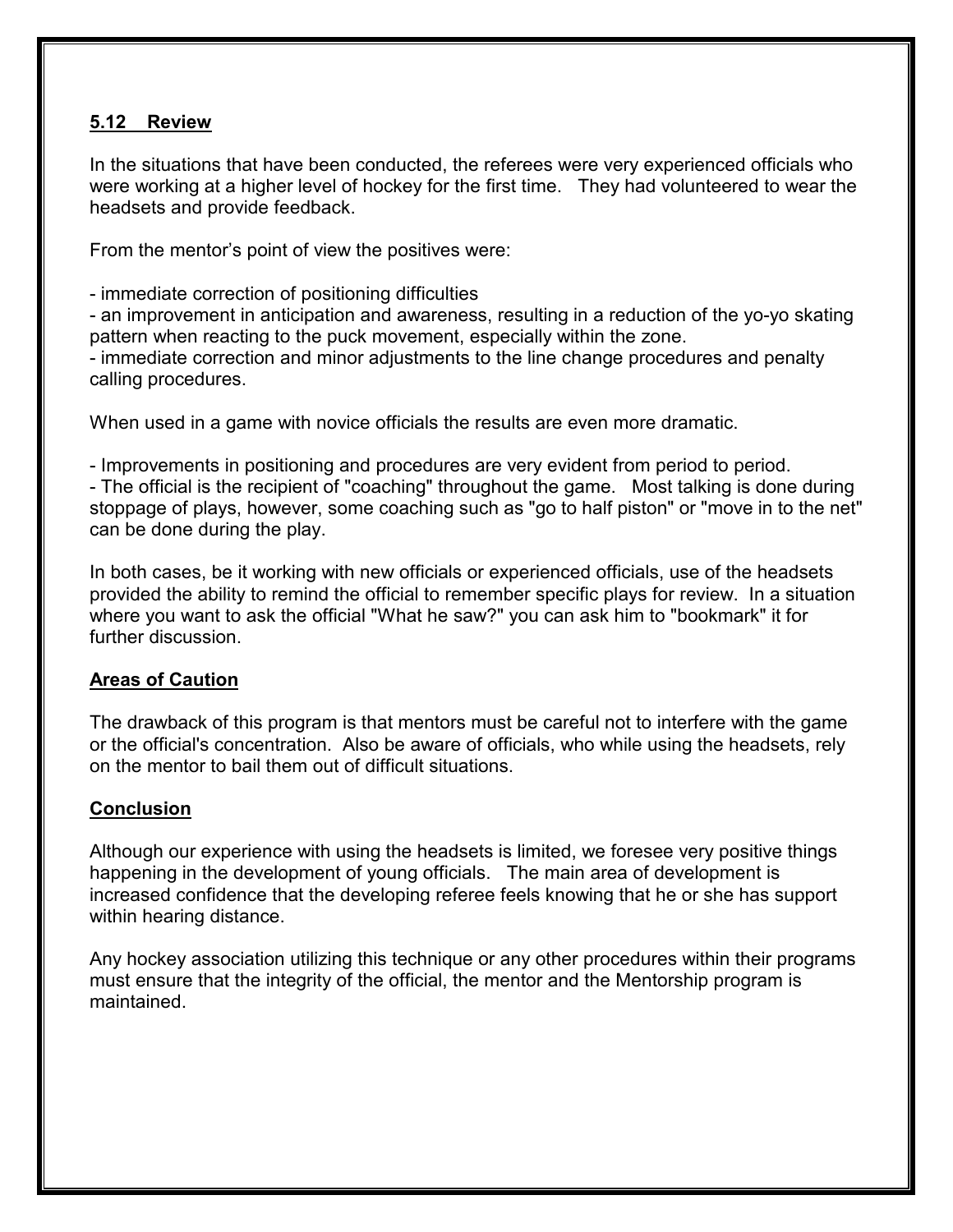#### **5.13 Branch Contact Information**

#### **OFFICIATING CONTACTS LIST – CHA Referees-in-Chief and CHA Officiating Staff and Committee**

Norm Dueck Manager Officiating Canadian Hockey Association 2424 University Drive NW Calgary, AB T2N 3Y9 403-777-4587 (W) 403-777-3635 (fax) [ndueck@canadianhockey.ca](mailto:ndueck@canadianhockey.ca)

Jim Hare HNL PO Box 1307 Manuels , NFLD A1W 1E5 709-834-3579 (H) 709-772-5413 (W) 709-834-7395 (Fax) [jhare@roadrunner.nf.net](mailto:jhare@roadrunner.nf.net)

John Jacobs Hockey Alberta 6310 - 41 Ave. Stettler, AB T0C 2L0 Phone (403) 742-0065 Fax (403) 742-0045 [bigjake@telusplanet.net](mailto:bigjake@telusplanet.net)

Rick Morphew OHF 17 Sandford Cr. Whitby, ON L1R 2R7 905-571-6375 (H) 519-570-7576 (W) 905-571-7248 (Fax) 519-654-3712 (cell) [rmorphew@attcanada.ca](mailto:rmorphew@attcanada.ca)

Richard Trottier Hockey Quebec 4545 Ave. Pierre-de-Coubertin Montreal, PQ H1V 3R2 514-252-3079 ext. 3540 (W) 450-628-9161 (H) 514-252-3158 (fax) [trots17@hotmail.com](mailto:trots17@hotmail.com)

John Sellers **HNS** Box 25, 255 Lake Road Tatamagouche, NS B0K 1V0 902-657-2621 (H) 902-657-3101 (W) 902-657-0355 (H Fax) [jsellers@nshockey.org](mailto:jsellers@nshockey.org)

Maurice Roy, Referee-In-Chief Canadian Hockey Association 223 Madawaska Road Grand Falls, NB E3Y 1A5 506-473-5095 (H) 506-473-6444 (W) 506-473-6866 (fax) [drmroy@nbnet.nb.ca](mailto:drmroy@nbnet.nb.ca)

Carey Tremblay Hockey North 126 Borden Drive Yellowknife, NT X1A 3P8 867-920-2589 (H) 867-873-5240 (W) 867-873-8799 (Fax) [carey@theedge.ca](mailto:carey@theedge.ca)

Wes Smith SHA 2410 Blain Ave. Saskatoon, SK S7J 2B6 306-934-0808 (H) 306-956-0808 (fax) [w.msmith@sk.sympatico.ca](mailto:w.msmith@sk.sympatico.ca)

Byron Maggrah HNO 209 London Drive Thunder Bay, ON P7A 7Z6 807-768-5355 (H) 807-343-3308 (W) 807-768-5331 (fax) 807-624-6147 (cell) [pkmaggra@air.on.ca](mailto:pkmaggra@air.on.ca)

Glenn Hurley NBAHA 8 Eydie Drive Rothesay, NB E2E 4Z2 506-847-4810 (H) 506-466-0640 (W) 506-849-2830 (Fax) [glennghurley@hotmail.com](mailto:glennghurley@hotmail.com) Danielle Dufour Development Assistant Canadian Hockey Association 2424 University Drive NW Calgary, AB T2N 3Y9 403-777-4591 (W) 403-777-3635 (fax) [ddufour@canadianhockey.ca](mailto:ddufour@canadianhockey.ca)

Willy Saari BCAHA 1924 Manning Court Kamloops, BC V2E 2R8 250-828-1440 (H) 250-828-0905 (W) 250-828-0161 (F) [bigcountry@telus.net](mailto:bigcountry@telusplanet.net)

Harvey Bolton Hockey Manitoba 267 Green Street Flin Flon, MB R8A 0G9 204-687-8339 (H) 306-688-5711 (W) 204-687-7503 (fax) [bolton@mb.sympatico.ca](mailto:bolton@mb.sympatico.ca)

Steve Sleigh ODHA 10 Grengold Way Kanata, ON K2T 1C8 613-592-8516 (H) 613-598-4094 (W)

#### [sleighdog@rogers.com](mailto:sleighdog@home.com)

Rick Anstey PEIHA 45 Conamore Drive Charlottetown, PEI C1A 8S8 902-894-4613 / 892-1671 902-569-7713 (W) 902-368-4337 (Fax) [ranstey@pei.eastlink.ca](mailto:ranstey@pei.eastlink.ca)